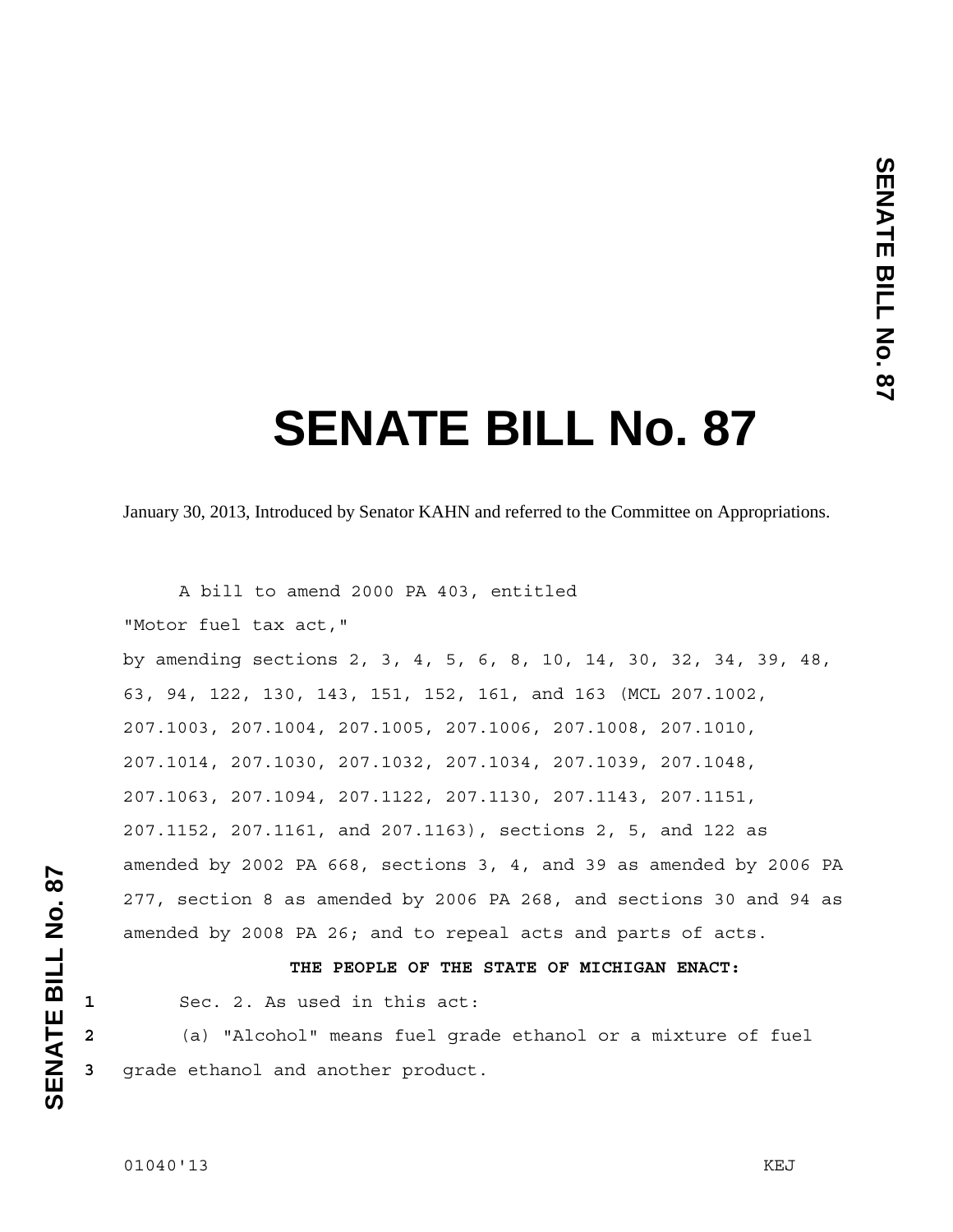**1 (B) "APPLICABLE PERCENTAGE" MEANS 10.6%.** 

**2 (C) "AVERAGE WHOLESALE PRICE" MEANS THE STATEWIDE AVERAGE 3 WHOLESALE PRICE AS DETERMINED BY THE DEPARTMENT BASED UPON A 12- 4 MONTH ROLLING AVERAGE OF THE WHOLESALE PRICE. THE 12-MONTH ROLLING 5 AVERAGE PERIOD ENDS ON THE LAST DAY OF THE MONTH THAT IS 3 MONTHS 6 PRIOR TO THE MONTH IN WHICH THE RATE IS DETERMINED BY THE 7 DEPARTMENT UNDER SECTION 8(1)(D).**

**8 (D)** (b) "Blendstock" means and includes any petroleum product **9** component of motor fuel, such as naphtha, reformate, or toluene; or **10** any oxygenate that can be blended for use in a motor fuel.

 **(E)**  $\left\langle e\right\rangle$ -"Blended motor fuel" means a mixture of motor fuel and another liquid, other than a de minimis amount of a product including, but not limited to, carburetor detergent or oxidation inhibitor, that can be used as motor fuel in a motor vehicle.

**15 (F)**  $\overline{(d)}$  "Blender" means and includes any person who produces **16** blended motor fuel outside of the bulk transfer/terminal system.

**17 (G)** (e) "Blends" or "blending" means the mixing of 1 or more petroleum products, with or without another product, regardless of the original character of the product blended, if the product obtained by the blending is capable of use in the generation of power for the propulsion of a motor vehicle, an airplane, or a marine vessel. Blending does not include mixing that occurs in the process of refining by the original refiner of crude petroleum or the blending of products known as lubricating oil in the production of lubricating oils and greases.

**26 (H)** (f) "Bulk end user" means a person who receives into the **27** person's own storage facilities by transport truck or tank wagon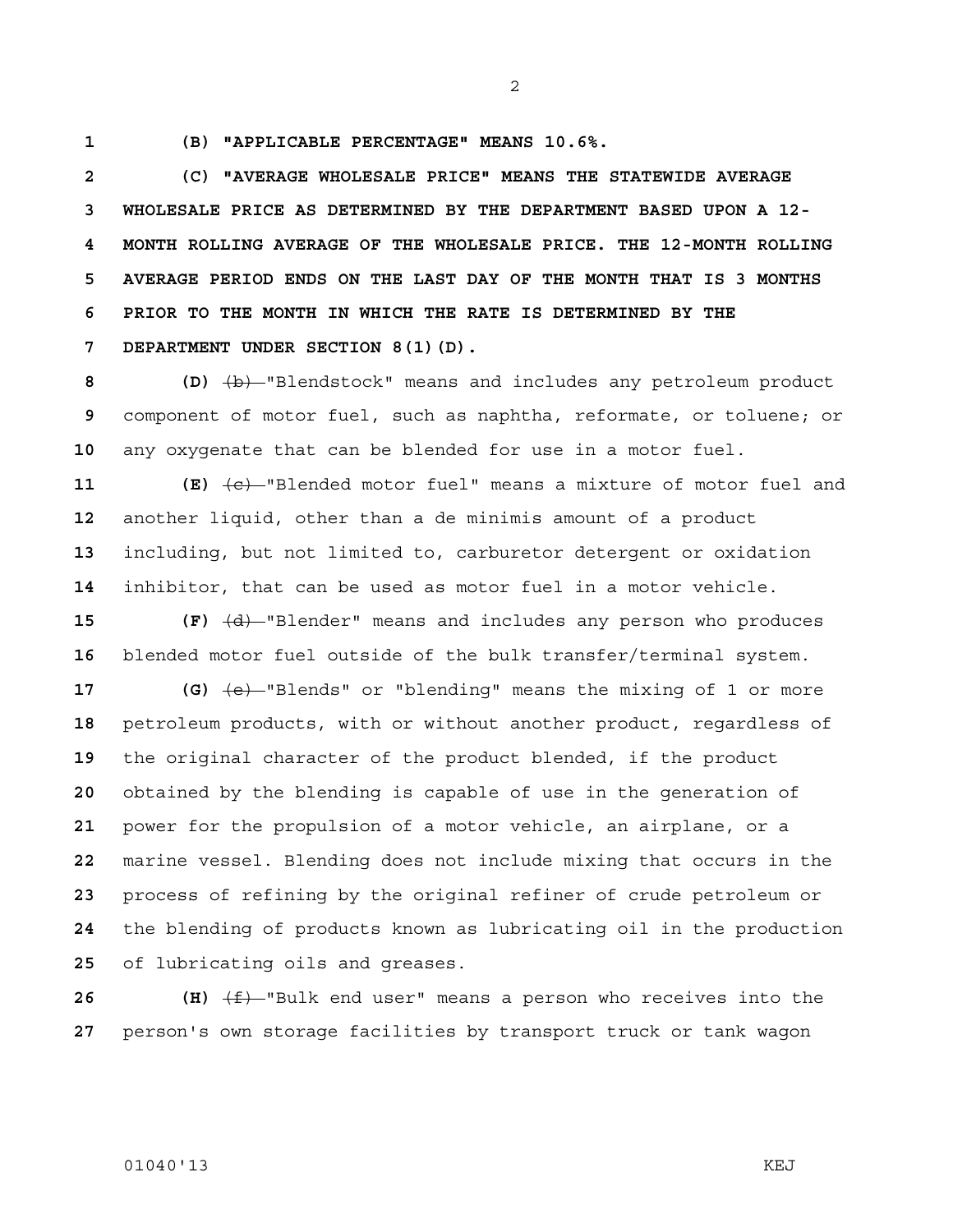motor fuel for the person's own consumption.

**2 (I)** (g) "Bulk plant" means a motor fuel storage and distribution facility that is not a terminal and from which motor fuel may be withdrawn by a tank wagon, a transport truck, or a marine vessel.

**6 (J)** (h) "Bulk transfer" means a transfer of motor fuel from 1 location to another by pipeline tender or marine delivery within the bulk transfer/terminal system, including, but not limited to, all of the following transfers:

(*i*) A marine vessel movement of motor fuel from a refinery or terminal to a terminal.

(*ii*) Pipeline movements of motor fuel from a refinery or terminal to a terminal.

(*iii*) Book transfers of motor fuel within a terminal between licensed suppliers before completion of removal across the terminal rack.

(*iv*) Two-party exchanges between licensed suppliers.

 **(K)**  $\overline{\text{4i}}$  "Bulk transfer/terminal system" means the motor fuel distribution system consisting of refineries, pipelines, marine vessels, and terminals. Motor fuel in a refinery, pipeline, terminal, or a marine vessel transporting motor fuel to a refinery or terminal is in the bulk transfer/terminal system. Motor fuel in a fuel storage facility including, but not limited to, a bulk plant that is not part of a refinery or terminal, in the fuel supply tank of any engine or motor vehicle, in a marine vessel transporting motor fuel to a fuel storage facility that is not in the bulk transfer/terminal system, or in any tank car, rail car, trailer,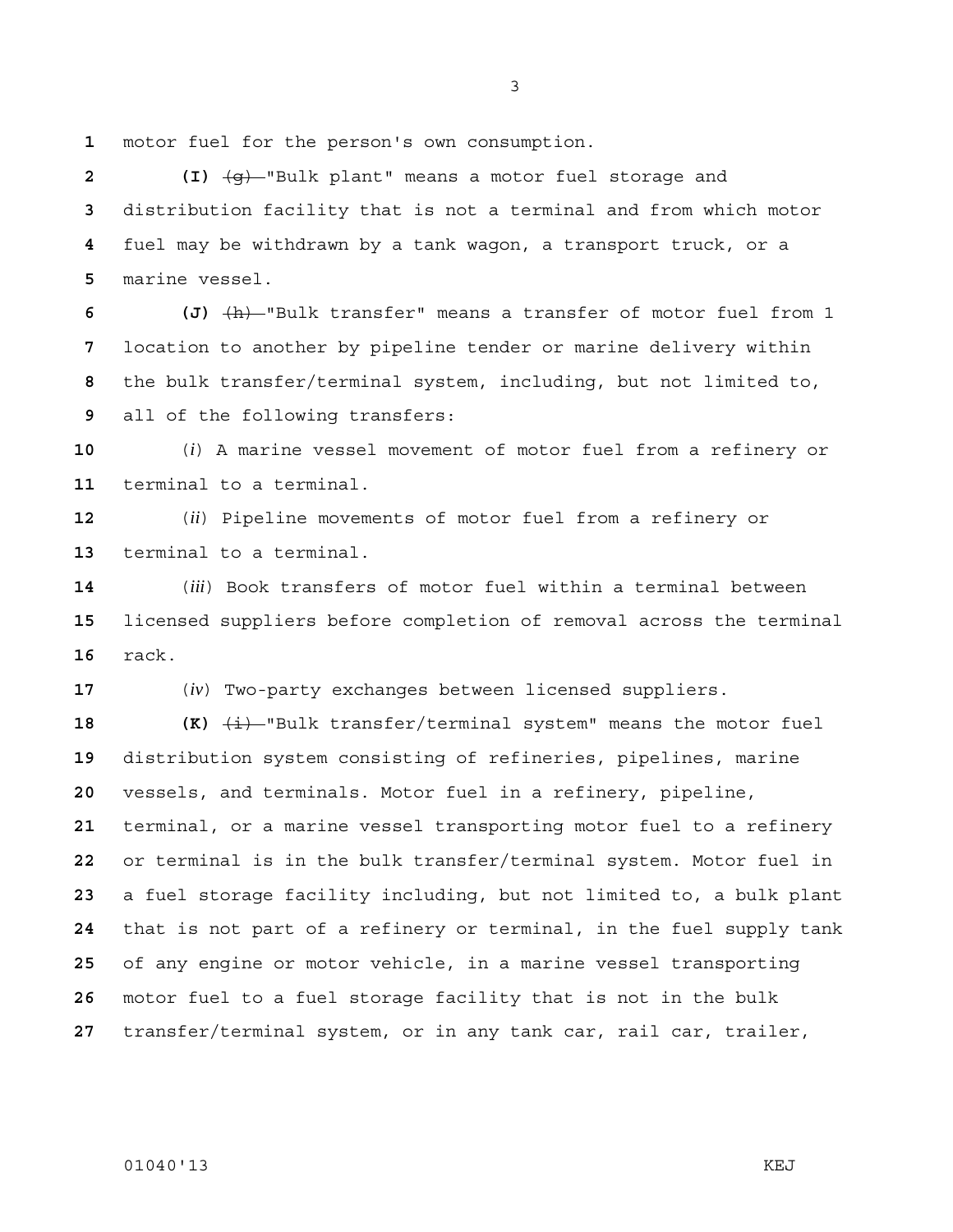truck, or other equipment suitable for ground transportation is not in the bulk transfer/terminal system.

**3 (***l***)** (j) "Carrier" means an operator of a pipeline or marine vessel engaged in the business of transporting motor fuel above the terminal rack.

**6 (M)** (k) "Commercial motor vehicle" means a motor vehicle licensed **AS A QUALIFIED COMMERCIAL MOTOR VEHICLE** under the motor carrier fuel tax act, 1980 PA 119, MCL 207.211 to 207.234**, OR A 9 QUALIFIED COMMERCIAL MOTOR VEHICLE SUBJECT TO AN INTERNATIONAL FUEL 10 TAX AGREEMENT UNDER SECTION 2A OF THE MOTOR CARRIER FUEL TAX ACT, 11 1980 PA 119, MCL 207.212A**.

**12 (N)** (*l*) "Dead storage" is the amount of motor fuel that cannot be pumped out of a motor fuel storage tank because the motor fuel is below the mouth of the tank's draw pipe. The amount of motor fuel in dead storage is 200 gallons for a tank with a capacity of less than 10,000 gallons and 400 gallons for a tank with a capacity of 10,000 gallons or more.

**18 (O)** (m) "Denaturants" means and includes gasoline, natural gasoline, gasoline components, or toxic or noxious materials added to fuel grade ethanol to make it unsuitable for beverage use but not unsuitable for automotive use.

**22 (P)** (n) "Department" means the bureau of revenue within the department of treasury or its designee.

**24 (Q)**  $\left\{\Theta\right\}$  "Destination state" means the **A** state, Canadian province or territory, or foreign country to which motor fuel is directed for export.

**27 (R)** (p) "Diesel fuel" means any liquid other than gasoline

### 01040'13 KEJ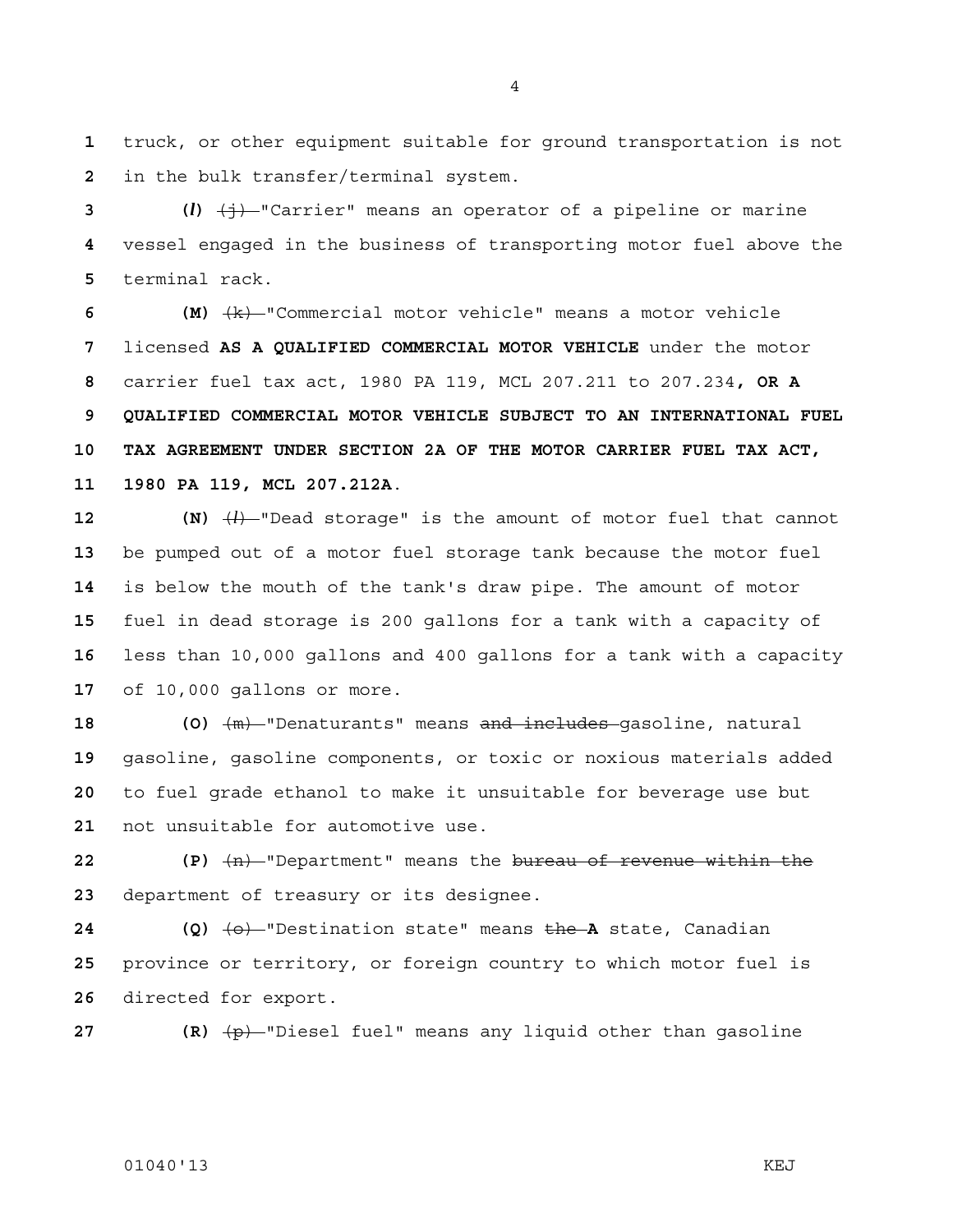that is capable of use as a fuel or a component of a fuel in a motor vehicle that is propelled by a diesel-powered engine or in a diesel-powered train. Diesel fuel includes number 1 and number 2 fuel oils, kerosene, dyed diesel fuel, and mineral spirits. Diesel fuel also includes any blendstock or additive that is sold for blending with diesel fuel, any liquid prepared, advertised, offered for sale, sold for use as, or used in the generation of power for the propulsion of a diesel-powered engine, airplane, or marine vessel. An additive or blendstock is presumed to be sold for blending unless a certification is obtained for federal purposes that the substance is for a use other than blending for diesel fuel. Diesel fuel does not include an excluded liquid.

**13 (S)** (q) "Dyed diesel fuel" means diesel fuel that is dyed in accordance with internal revenue service rules or pursuant to any other internal revenue service requirements, including any invisible marker requirements.

**17 (T)**  $\overline{r}$  **(T)**  $\overline{r}$  Eligible purchaser" means a person who has been authorized by the department under section 75 to make the **AN**  election under section 74.

**20 (U)** (s) "Excluded liquid" means that term as defined in 26 C.F.R. **CFR** 48.4081-1.

**22 (V)** (t) "Export" means to obtain motor fuel in this state for sale or other distribution outside of this state. Motor fuel delivered outside of this state by or for the seller constitutes an export by the seller and motor fuel delivered outside of this state by or for the purchaser constitutes an export by the purchaser.

27 **(W)**  $\left\langle u \right\rangle$ -"Exporter" means a person who exports motor fuel.

### 01040'13 KEJ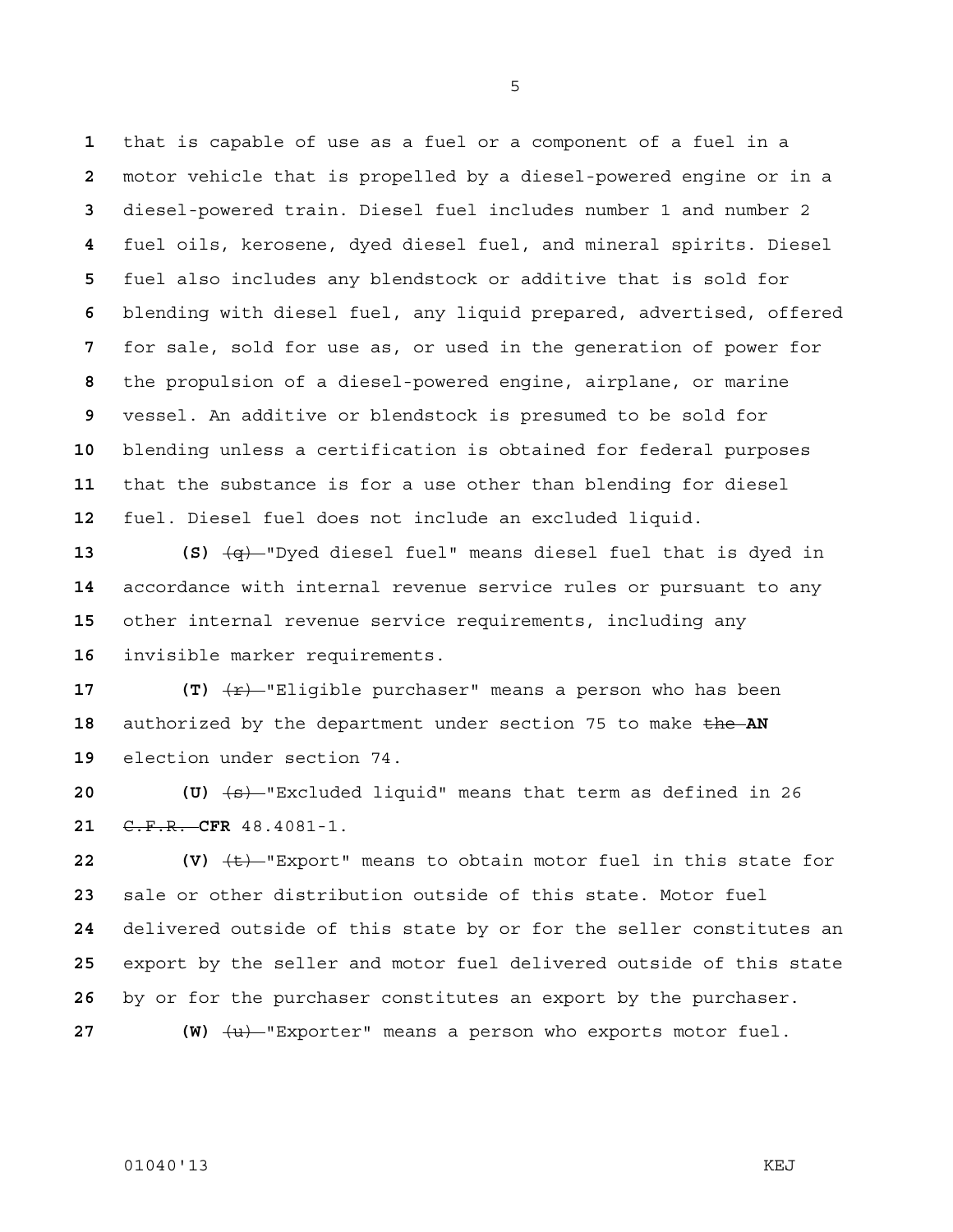Sec. 3. As used in this act:

(a) "Fuel feedstock user" means a person who receives motor fuel for the person's own use in the manufacture or production of any substance other than motor fuel.

(b) "Fuel grade ethanol" means the American society for testing and materials standard in effect on the effective date of this act **APRIL 1, 2001** as the D-4806 specification for denatured fuel grade ethanol for blending with gasoline.

(c) "Fuel transportation vehicle" means a vehicle designed or used to transport motor fuel on the public roads or highways. Fuel transportation vehicle includes, but is not limited to, a transport truck and a tank wagon. Fuel transportation vehicle does not include a vehicle transporting a nurse tank or limited volume auxiliary-mounted supply tank used for fueling an implement of husbandry.

(d) "Gallon" means a unit of liquid measure as customarily used in the United States containing 231 cubic inches, or 4 quarts, or its metric equivalent expressed in liters. Where the term gallon appears in this act, the term liters is interchangeable so long as the equivalence of a gallon and 3.785 liters is preserved. A quantity required to be furnished under this act may be specified in liters when authorized by the department.

(e) "Gasohol" means a blended motor fuel composed of gasoline and fuel grade ethanol.

(f) "Gasoline" means and includes gasoline, alcohol, gasohol, casing head or natural gasoline, benzol, benzine, naphtha, and any blendstock additive, or other product including methanol that is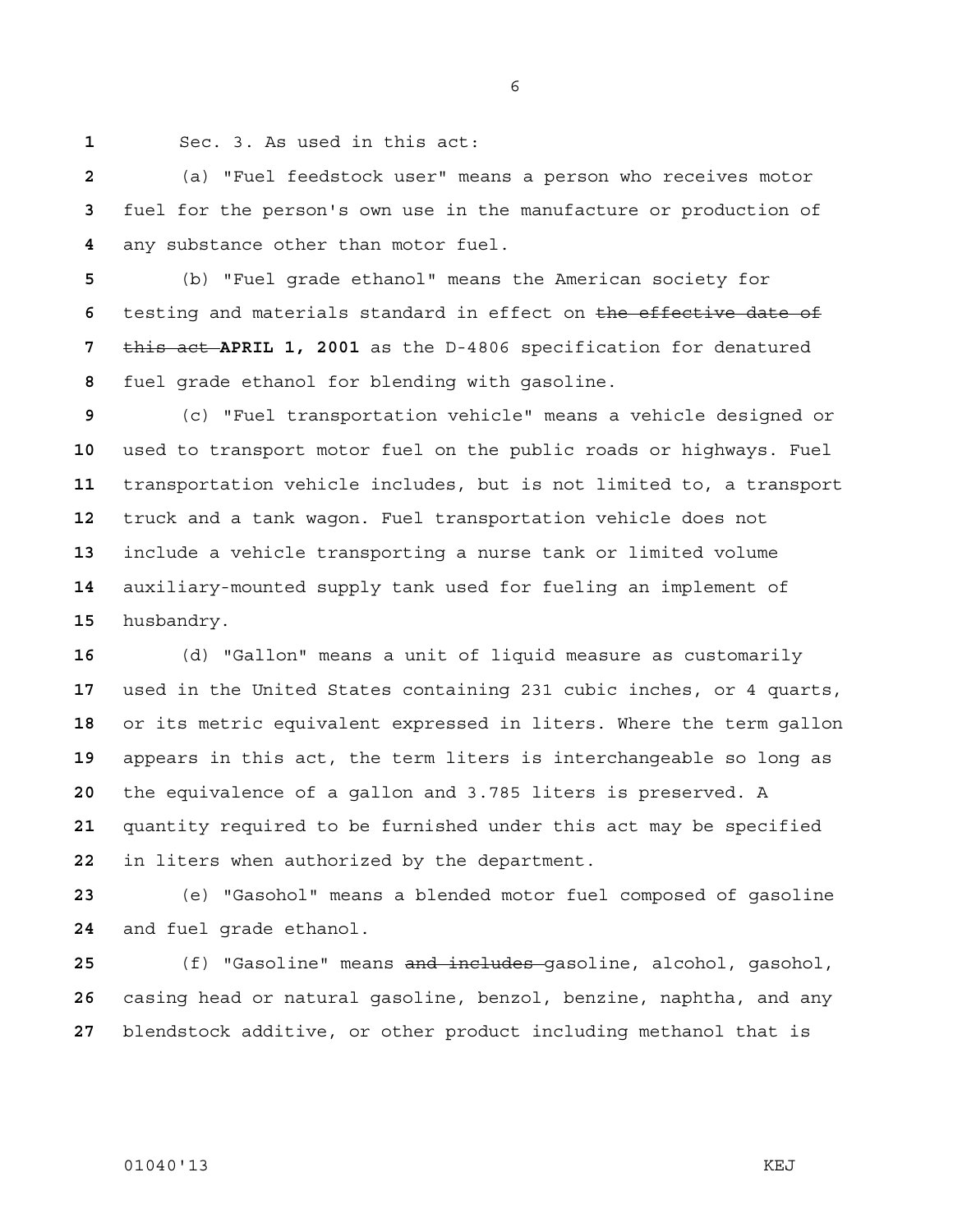sold for blending with gasoline or for use on the road other than products typically sold in containers of less than 5 gallons. Gasoline also includes a liquid prepared, advertised, offered for sale, sold for use as, or used in the generation of power for the propulsion of a motor vehicle, airplane, or marine vessel, including a product obtained by blending together any 1 or more products of petroleum, with or without another product, and regardless of the original character of the petroleum products blended, if the product obtained by the blending is capable of use in the generation of power for the propulsion of a motor vehicle, airplane, or marine vessel. The blending of all of the above named products, regardless of their name or characteristics, shall conclusively be presumed to have been done to produce motor fuel, unless the product obtained by the blending is entirely incapable of use as motor fuel. Gasoline also includes transmix. Gasoline does not include diesel fuel or leaded racing fuel. An additive or blendstock is presumed to be sold for blending unless a certification is obtained for federal purposes that the substance is for a use other than blending for gasoline.

(g) "Gross gallons" means the total measured product, exclusive of any temperature or pressure adjustments, considerations, or deductions, in gallons.

(h) "Heating oil" means a motor fuel including dyed diesel fuel that is burned in a boiler, furnace, or stove for heating, agricultural, or industrial processing purposes.

(i) "Implement of husbandry" means and includes a farm tractor, a vehicle designed to be drawn or pulled by a farm tractor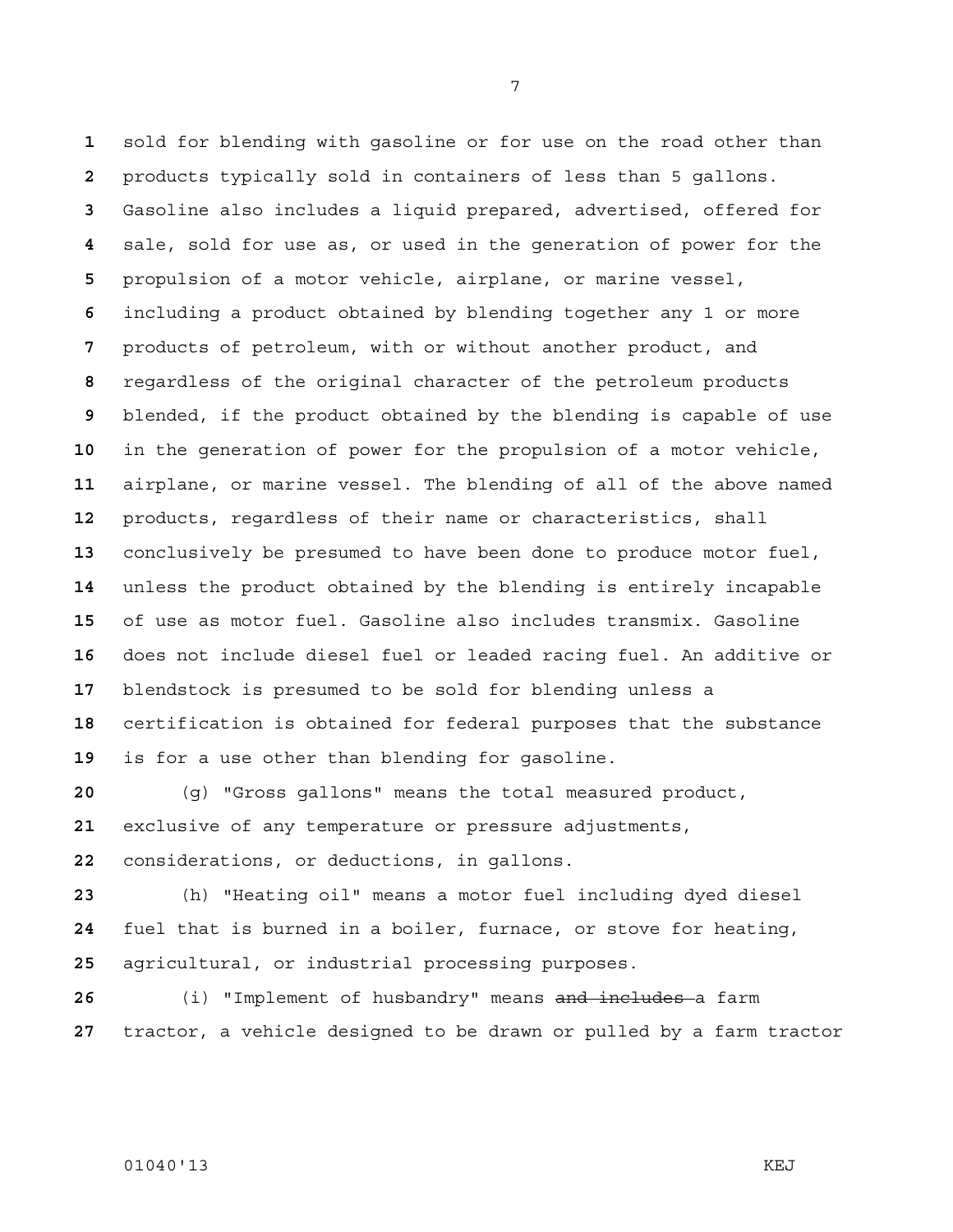or animal, a vehicle that directly harvests farm products, and **OR** a vehicle that directly applies fertilizer, spray, or seeds to a farm field. Implement of husbandry does not include a motor vehicle licensed for use on the public roads or highways of this state. (j) "Import" means to bring motor fuel into this state by motor vehicle, marine vessel, pipeline, or any other means. However, import **IMPORT** does not include bringing motor fuel into this state in the fuel supply tank of a motor vehicle if the motor fuel is used to power that motor vehicle. Motor fuel delivered into this state from outside of this state by or for the seller constitutes an import by the seller, and motor fuel delivered into this state from out **OUTSIDE** of this state by or for the purchaser constitutes an import by the purchaser.

(k) "Importer" means a person who imports motor fuel into this state.

(*l*) "Import verification number" means the number assigned by the department to an individual delivery of motor fuel by a transport truck, tank wagon, marine vessel, or rail car in response to a request for a number from an importer or transporter carrying motor fuel into this state for the account of an importer.

(m) "In this state" means the area within the borders of this state, including all territories within the borders owned by, held in trust by, or added to the United States of America.

(n) "Invoiced gallons" means the number of gallons actually billed on an invoice.

Sec. 4. As used in this act:

(a) "Kerosene" means all grades of kerosene, including, but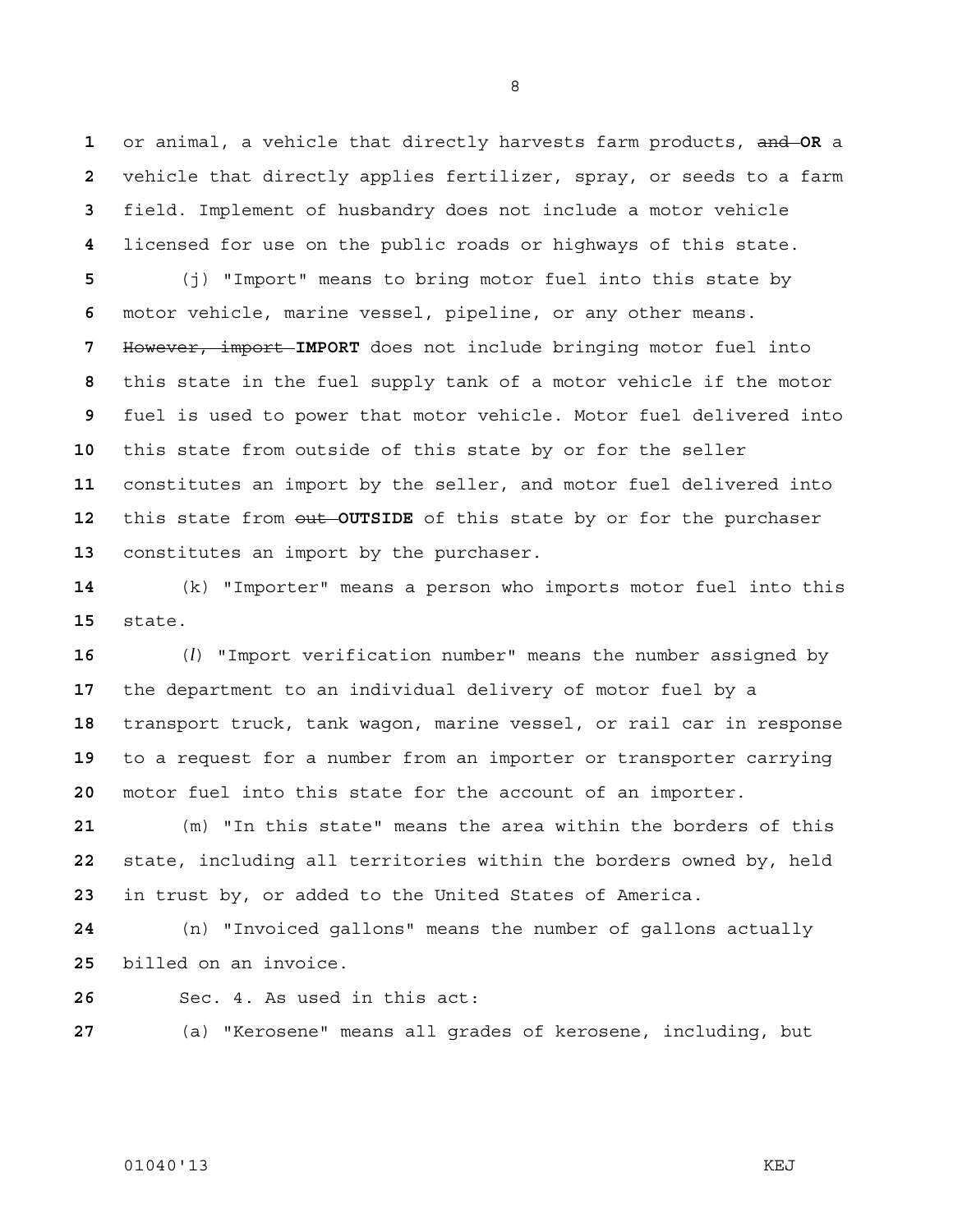not limited to, the 2 grades of kerosene, No. 1-K and No. 2-K, commonly known as K-1 kerosene and K-2 kerosene respectively, described in American society for testing and materials specifications **SPECIFICATION** D-3699, in effect on January 1, 1999, and kerosene-type jet fuel described in American society for testing and materials specification D-1655 and military specifications MIL-T-5624r and MIL-T-83133d (grades jp-5 and jp-8), and any successor internal revenue service rules or regulations, as the specification for kerosene and kerosene-type jet fuel. Kerosene does not include an excluded liquid.

(b) "Leaded racing fuel" is a fuel other than diesel fuel that is leaded and at least 100 octane and is used in vehicles on a racetrack.

(c) "Liquid" means any substance that is liquid in excess of 60 degrees Fahrenheit and a pressure of 14.7 pounds per square inch absolute.

(d) "Motor fuel" means gasoline, diesel fuel, kerosene, a mixture of gasoline, diesel fuel, or kerosene, or a mixture of gasoline, diesel fuel, or kerosene and any other substance. Motor fuel does not include leaded racing fuel.

(e) "Motor vehicle" means a vehicle that is propelled by an internal combustion engine or motor and is designed to permit the vehicle's mobile use on the public roads or highways of this state. Motor vehicle does not include any of the following:

(*i*) An implement of husbandry.

(*ii*) A train or other vehicle operated exclusively on rails.

(*iii*) Machinery designed principally for off-road use and not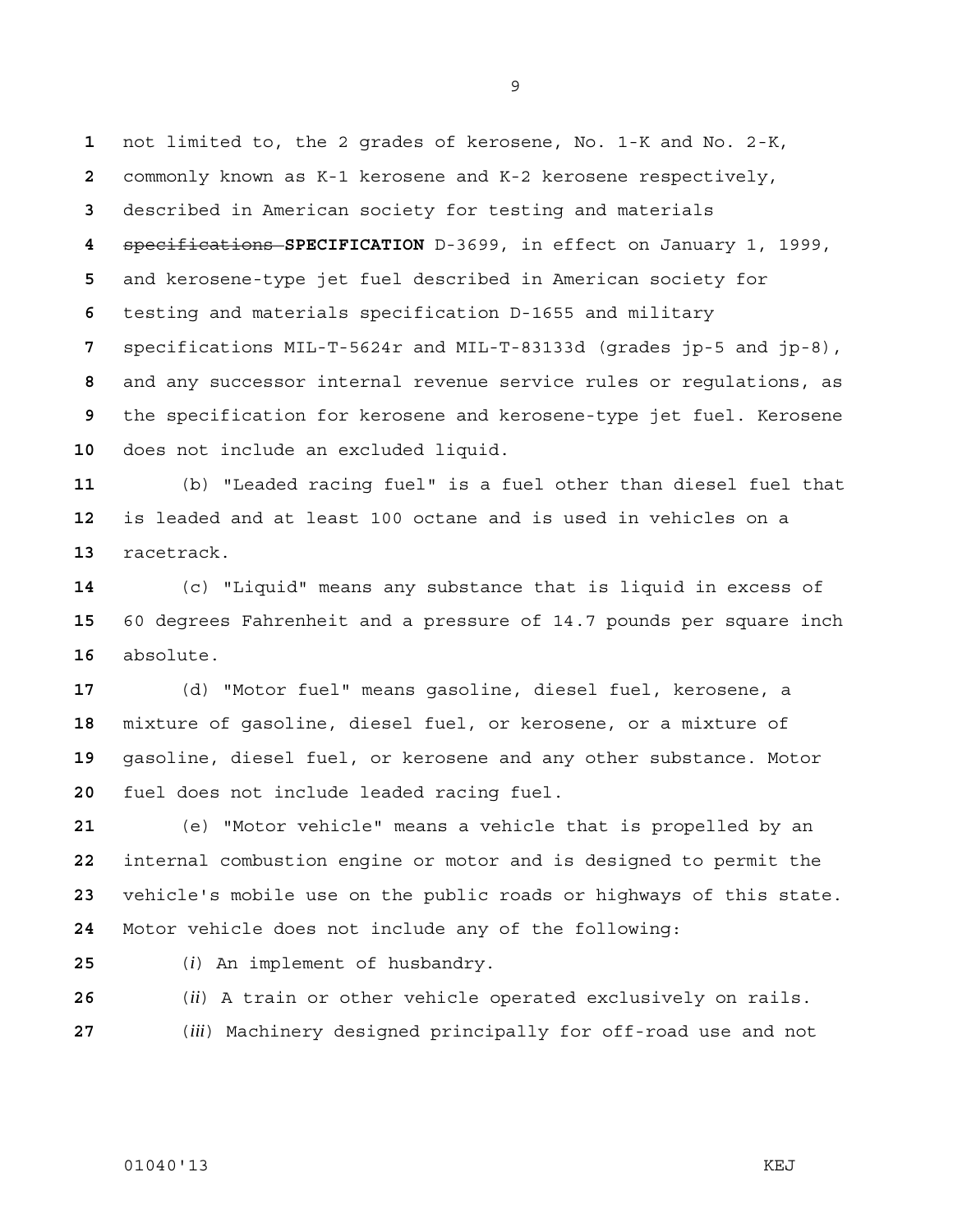licensed for on-road use.

(*iv*) A stationary engine.

(f) "Net gallons" means the remaining product, after all considerations and deductions have been made, measured in gallons, corrected to a temperature of 60 degrees Fahrenheit, 13 degrees Celsius, and a pressure of 14.7 pounds per square inch.  $\frac{1}{100}$ ultimate end amount.

(g) "Oxygenate" means an oxygen-containing, ashless, organic compound, such as an alcohol or ether, which may be used as a fuel or fuel supplement.

(h) "Permissive supplier" means a person who may **IS** not be subject to the taxing jurisdiction of this state but who does meet **13 AND MEETS** both of the following requirements:

(*i*) Is a position holder in a federally registered terminal located outside of this state, or a person who acquires from a position holder motor fuel in an out-of-state terminal in a transaction that otherwise qualifies as a 2-party exchange under this act.

(*ii*) Is registered under section 4101 of the internal revenue code**, 26 USC 4101,** for transactions in motor fuel in the bulk transfer/terminal system.

(i) "Person" means and includes an individual, cooperative, partnership, firm, association, limited liability company, limited liability partnership, joint stock company, syndicate, and corporation, both private and municipal, and any receiver, trustee, conservator, or any other officer having jurisdiction and control of property by law or by appointment of a court other than units of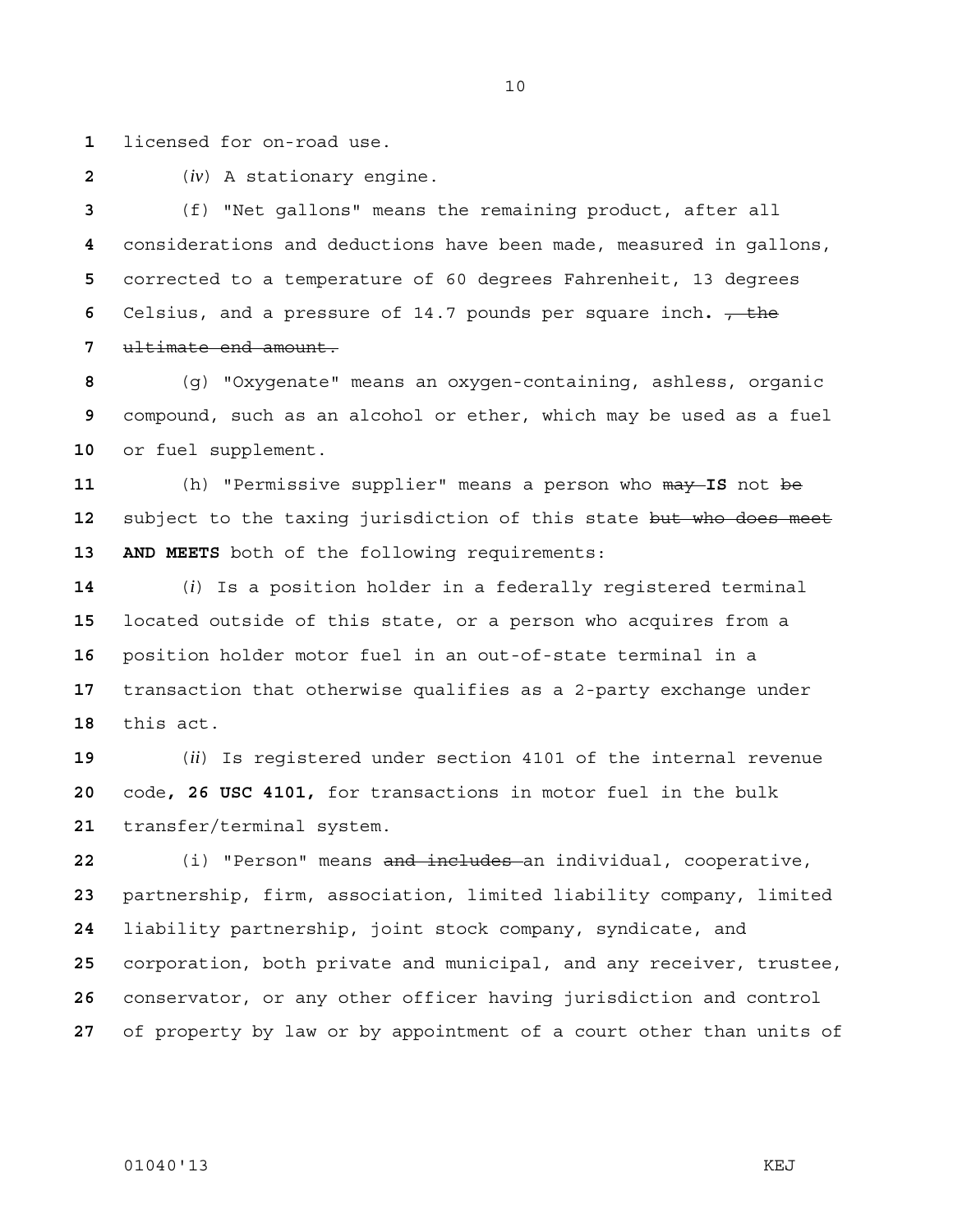government.

(j) "Position holder" means a person who has a contract with a terminal operator for the use of storage facilities and other terminal services for motor fuel at the terminal, as reflected in the records of the terminal operator. Position holder includes a terminal operator who owns motor fuel in the terminal.

(k) "Public roads or highways" means a road, street, **ROADS, STREETS,** or place **PLACES** maintained by this state or a political subdivision of this state and generally open to use by the public as a matter of right for the purpose of vehicular travel,

notwithstanding that **EVEN IF** they may be **ARE** temporarily closed or travel is restricted for the purpose of construction, maintenance, repair, or reconstruction.

Sec. 5. (1) As used in this act:

(a) "Rack" means a mechanism for delivering motor fuel from a refinery, a terminal, or a marine vessel into a railroad tank car, a transport truck, a tank wagon, the fuel supply tank of a marine vessel, or other means of transfer outside of the bulk transfer/terminal system.

**20 (B) "RATE CEILING" MEANS A CENTS PER GALLON UPPER LIMIT ON THE 21 TAX RATE DETERMINED BY THE DEPARTMENT AND IMPOSED ON MOTOR FUEL 22 UNDER SECTION 8(1)(D). BEGINNING ON THE FIRST DAY OF THE SECOND 23 CALENDAR QUARTER FOLLOWING THE EFFECTIVE DATE OF THE AMENDATORY ACT 24 THAT ADDED THIS SUBDIVISION, RATE CEILING MEANS 50 CENTS.** 

**25 (C) "RATE FLOOR" MEANS A CENTS PER GALLON LOWER LIMIT ON THE 26 TAX RATE DETERMINED BY THE DEPARTMENT AND IMPOSED ON MOTOR FUEL 27 UNDER SECTION 8(1)(D). BEGINNING ON THE FIRST DAY OF THE SECOND**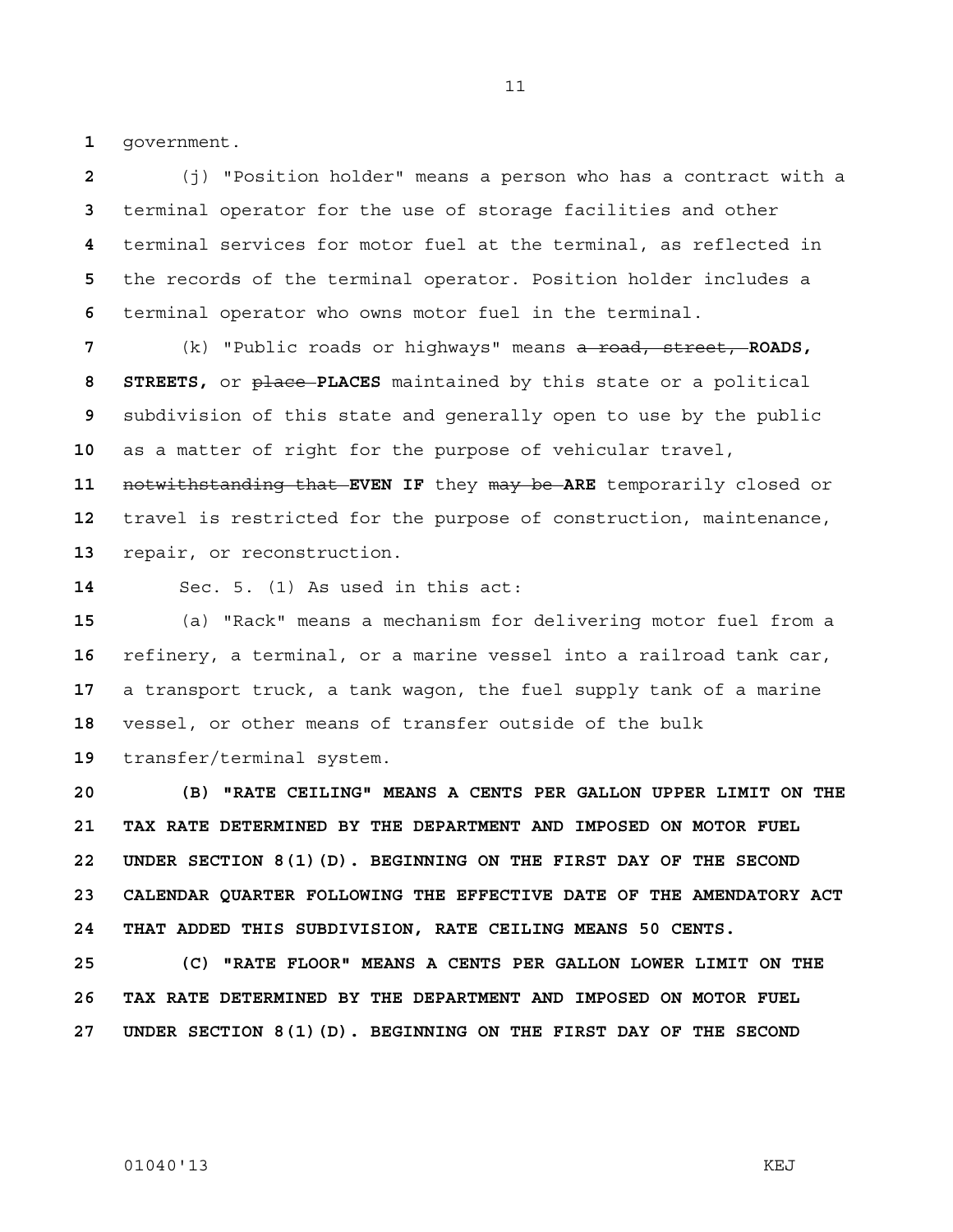**1 CALENDAR QUARTER FOLLOWING THE EFFECTIVE DATE OF THE AMENDATORY ACT 2 THAT ADDED THIS SUBDIVISION, RATE FLOOR MEANS 37 CENTS.**

**3 (D)** (b) "Refiner" means a person who owns, operates, or **4** otherwise controls a refinery within the United States.

**5 (E)** (c) "Refinery" means a facility used to produce motor fuel from crude oil, unfinished oils, natural gas liquids, or other hydrocarbons and from which motor fuel may be removed by pipeline, by marine vessel, or at a rack.

**9 (F)** (d) "Removal" or "removed" means a physical transfer **OF 10 MOTOR FUEL** other than by evaporation, loss, or destruction of motor 11 **fuel** from a terminal, manufacturing plant, customs custody, **12** pipeline, marine vessel, or refinery that stores motor fuel.

**13 (G)** (e) "Retail diesel dealer" means a person who sells or **14** distributes diesel fuel to an end user in this state.

**15 (H)**  $\left(\frac{f}{f}\right)$  "Retail marine diesel dealer" means a person who sells **16** or distributes diesel fuel to an end user in this state for use in **17** boats or other marine vessels.

**18 (I)** (g) "Source state" means the state, Canadian province or **19** territory, or foreign country from which motor fuel is imported.

**20 (J)** (h) "Stationary engine" means a temporary **TEMPORARILY** or permanently affixed engine designed and used to supply power primarily for agricultural or construction work. Stationary engine includes, but is not limited to, an engine powering irrigation equipment, generators, or earth-moving equipment.

**25 (K)**  $\left(\frac{1}{k}\right)$  "Supplier", in addition to subsection (2), means a **26** person who meets all of the following requirements:

**27** (*i*) Is subject to the general taxing jurisdiction of this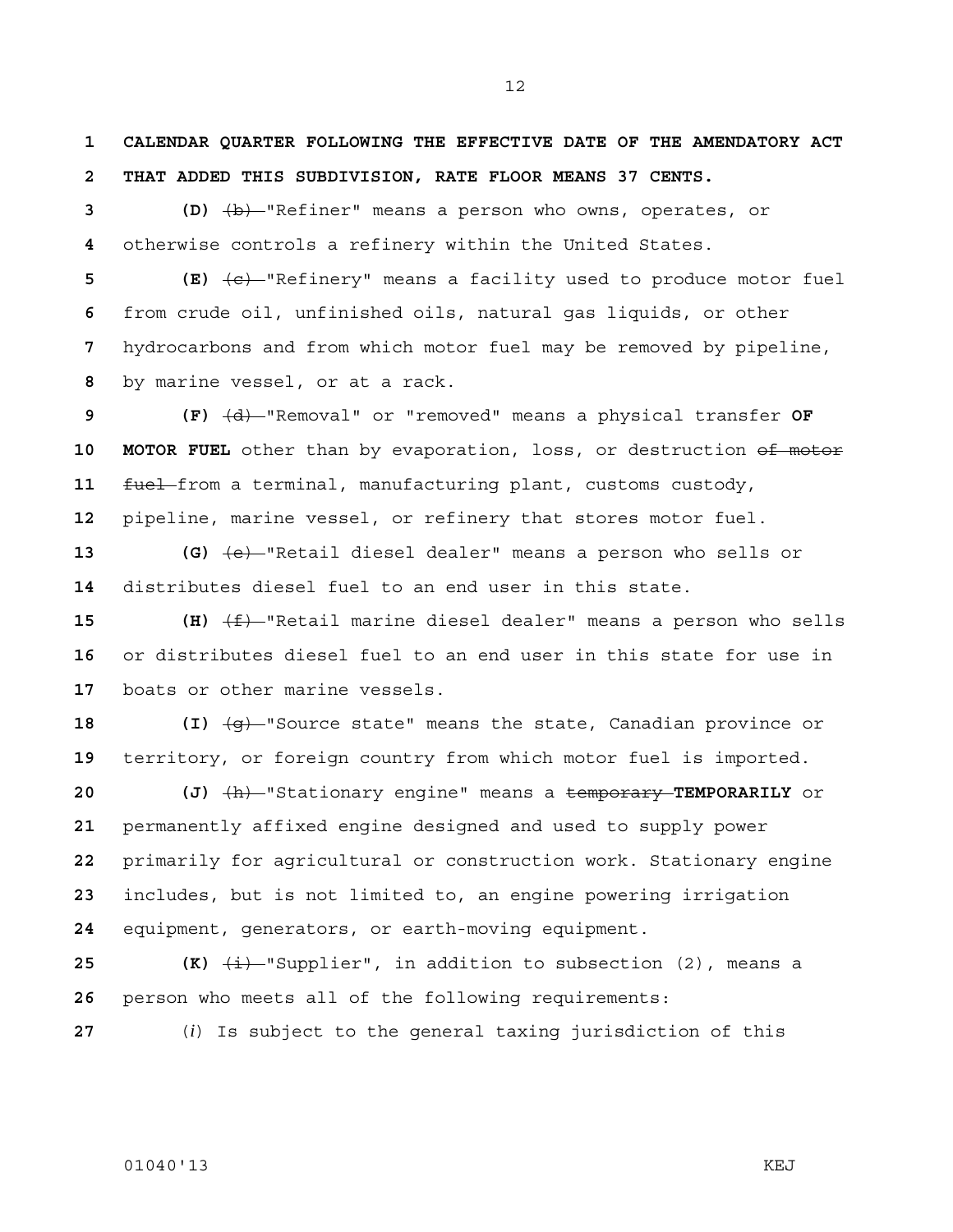state.

(*ii*) Is registered under section 4101 of the internal revenue code**, 26 USC 4101,** for transactions in motor fuel in the bulk transfer/terminal distribution system.

(*iii*) Is any 1 **OR MORE** of the following:

(A) The position holder in a terminal or refinery in this state.

(B) A person who imports fuel grade ethanol into this state.

(C) A person who acquires motor fuel from a terminal or refinery in this state from a position holder pursuant to a 2-party exchange.

(D) The position holder in a terminal or refinery outside this state with respect to motor fuel which that **THE** person imports into this state on its account.

(2) Supplier also means a person who either produces alcohol or alcohol derivative substances in this state or produces alcohol or alcohol derivative substances for import into a terminal in this state, or who acquires immediately upon import by transport truck, tank wagon, rail car, or marine vessel into a terminal or refinery or other storage facility that is not part of a terminal or refinery, alcohol or alcohol derivative substances. A terminal operator is not considered a supplier merely because the terminal operator handles motor fuel consigned to it within a terminal. Supplier includes a permissive supplier unless otherwise specifically provided in this act.

Sec. 6. As used in this act:

(a) "Tank wagon" means a straight truck having 1 or more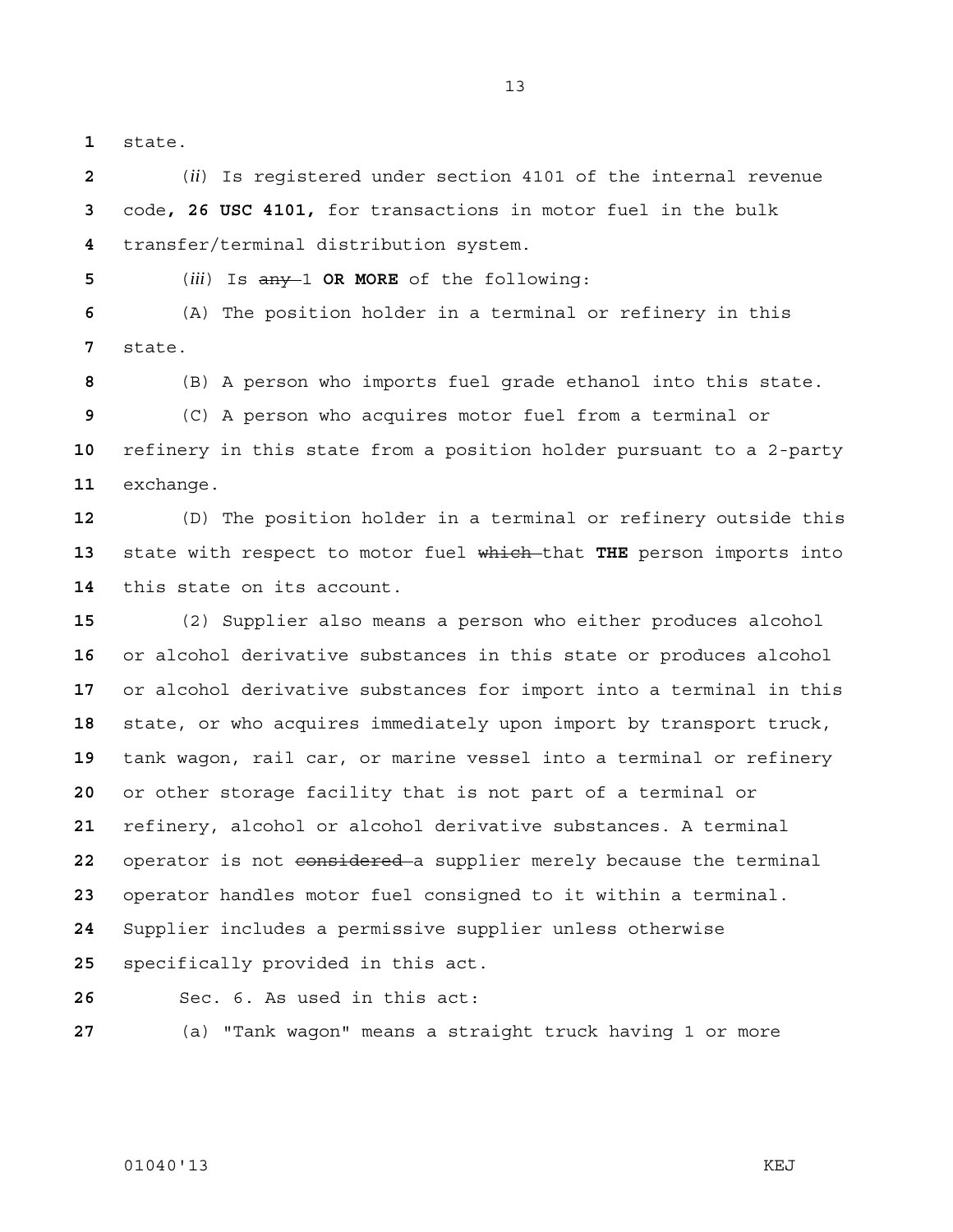compartments other than the fuel supply tank designed or used to carry motor fuel.

(b) "Tank wagon operator-importer" means a person who operates a tank wagon and imports motor fuel into this state from another state.

(c) "Tax" means a tax, interest, or penalty levied under this act.

(d) "Terminal" means a motor fuel storage and distribution facility that meets all of the following requirements:

(*i*) Is registered as a qualified terminal by the internal revenue service.

(*ii*) Is supplied by pipeline or marine vessel.

(*iii*) Has a rack from which motor fuel may be removed.

(e) "Terminal operator" means a person who owns, operates, or otherwise controls a terminal.

(f) "Transmix" means the mixed product that results from the buffer or interface of 2 different products in a pipeline shipment, or a mixture of 2 different products within a refinery or terminal that results in an off-grade mixture.

(g) "Transport truck" means a semitrailer combination rig designed or used for the purpose of transporting motor fuel over the public roads or highways.

(h) "Transporter" means an operator of a railroad or rail car, tank wagon, transport truck, or other fuel transportation vehicle engaged in the business of transporting motor fuel below the terminal rack.

(i) "Two-party exchange" means a transaction in which motor

### 01040'13 KEJ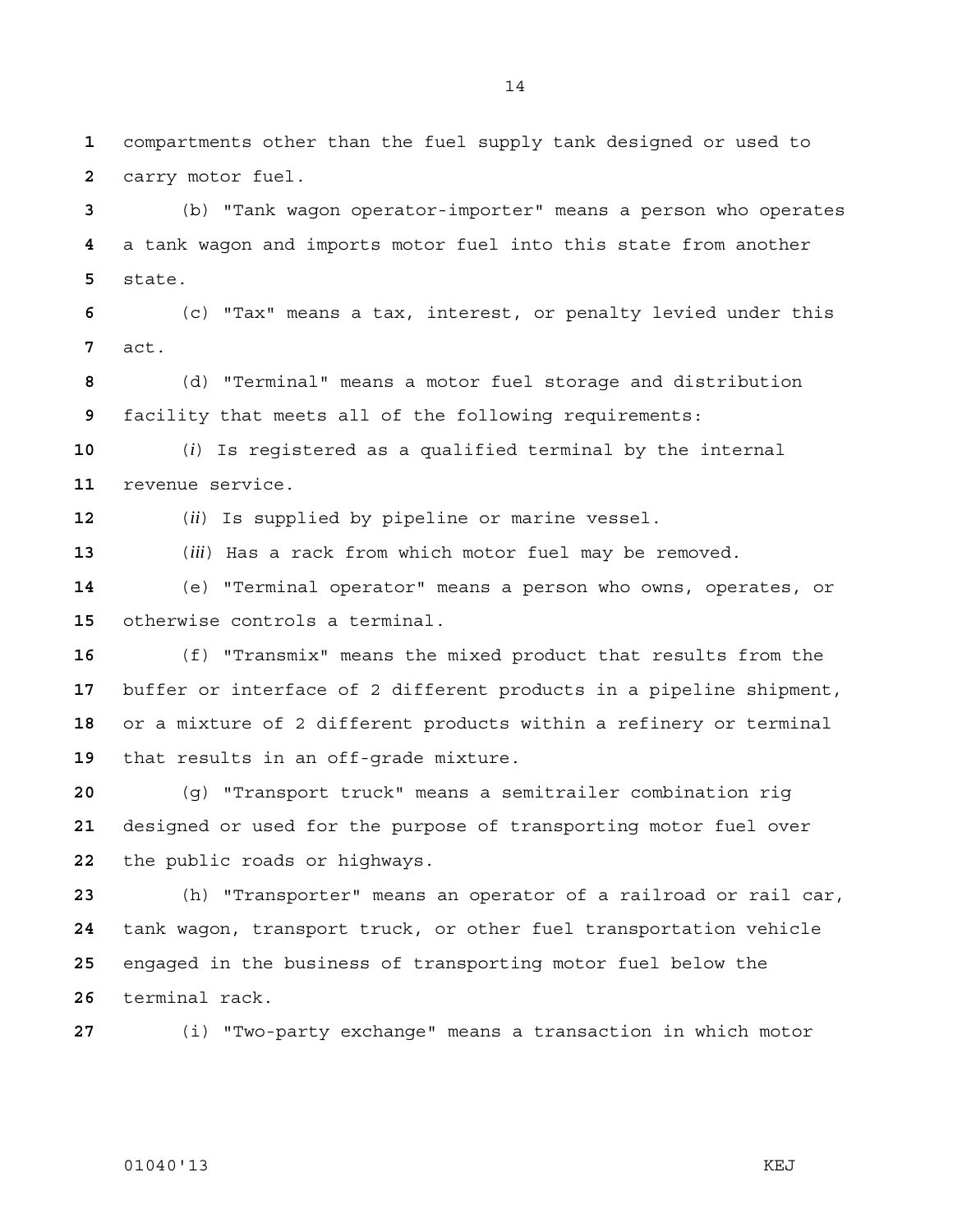**1** fuel is transferred from 1 licensed supplier or licensed permissive **2** supplier to another licensed supplier or licensed permissive **3** supplier where all of the following occur:

**4** (*i*) The transaction includes a transfer from the person who **5** holds the original inventory position for motor fuel in the **6** terminal as reflected in the records of the terminal operator.

**7** (*ii*) The exchange transaction is completed before removal **8** across the rack from the terminal by the receiving licensed **9** supplier or licensed permissive supplier.

(*iii*) The terminal operator in its books and records treats the receiving exchange party as the supplier that removes the product across a terminal rack for purposes of reporting the transaction to the department.

**14** (j) "Ultimate vendor" means the person who sells motor fuel to **15** the end user of the fuel.

**16 (K) "WHOLESALE PRICE" MEANS THE PRICE PER GALLON OF UNLEADED 17 REGULAR GASOLINE CHARGED BY A LICENSED SUPPLIER TO A PURCHASER AT 18 THE TIME OF REMOVAL FROM A TERMINAL ACROSS THE RACK, AS DETERMINED 19 BY THE DEPARTMENT. WHOLESALE PRICE DOES NOT INCLUDE THE TAX IMPOSED 20 BY THIS ACT, PREPAID SALES TAX UNDER SECTION 6A OF THE GENERAL 21 SALES TAX ACT, 1933 PA 167, MCL 205.56A, FEDERAL EXCISE TAX UNDER 22 SECTION 4081 OF THE INTERNAL REVENUE CODE, 26 USC 4081, ANY OTHER 23 FEDERAL TAX UPON MOTOR FUEL, OR AN ENVIRONMENTAL PROTECTION 24 REGULATORY FEE IMPOSED UNDER SECTION 21508 OF THE NATURAL RESOURCES 25 AND ENVIRONMENTAL PROTECTION ACT, 1994 PA 451, MCL 324.21508.**

**26 (***l***)** (k) "Wholesaler" means a person who acquires motor fuel **27** from a supplier or from another wholesaler for subsequent sale and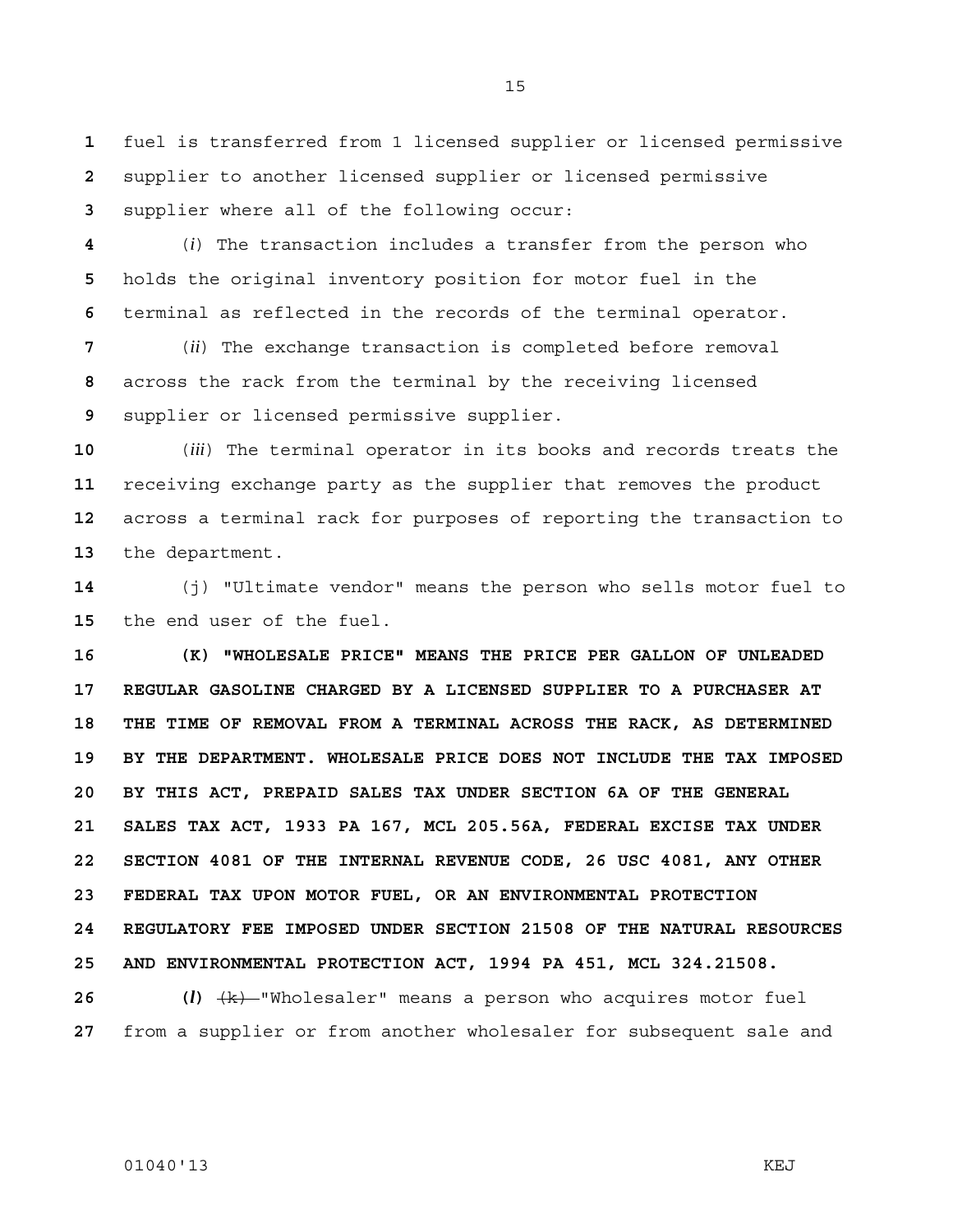distribution at wholesale by a fuel transportation vehicle, rail car, or other motor vehicle.

Sec. 8. (1) Subject **EXCEPT AS OTHERWISE PROVIDED IN THIS ACT 4 AND SUBJECT** to the exemptions provided for in this act, tax is imposed on motor fuel imported into or sold, delivered, or used in this state at the following rates:

(a) Except as otherwise provided in subdivision **SUBDIVISIONS**  (c) **TO (E)**, 19 cents per gallon on gasoline.

(b) Except as otherwise provided in subdivision (d),

**10 SUBDIVISIONS (C) TO (E),** 15 cents per gallon on diesel fuel.

(c) Subject to subsections (10) and (11), 12 cents per gallon

on gasoline that is at least 70% ethanol. Under this subdivision,

blenders of ethanol and gasoline outside of the bulk transfer

terminal system shall obtain a blender's license and are subject to

the blender reporting requirements under this act. A licensed

supplier who blends ethanol and gasoline shall also obtain a

blender's license.

(d) Subject to subsections (10) and (11), 12 cents per gallon on diesel fuel that contains at least 5% biodiesel. Under this subdivision, blenders of biodiesel and diesel fuel outside of the bulk transfer terminal system are required to obtain a blender's license and are subject to the blender reporting requirements under this act. A licensed supplier who blends biodiesel and diesel fuel shall also obtain a blender's license.

**25 (C) SUBJECT TO SUBDIVISION (D), BEGINNING ON THE EFFECTIVE 26 DATE OF THE AMENDATORY ACT THAT ADDED THIS SUBDIVISION, 37 CENTS 27 PER GALLON ON MOTOR FUEL.**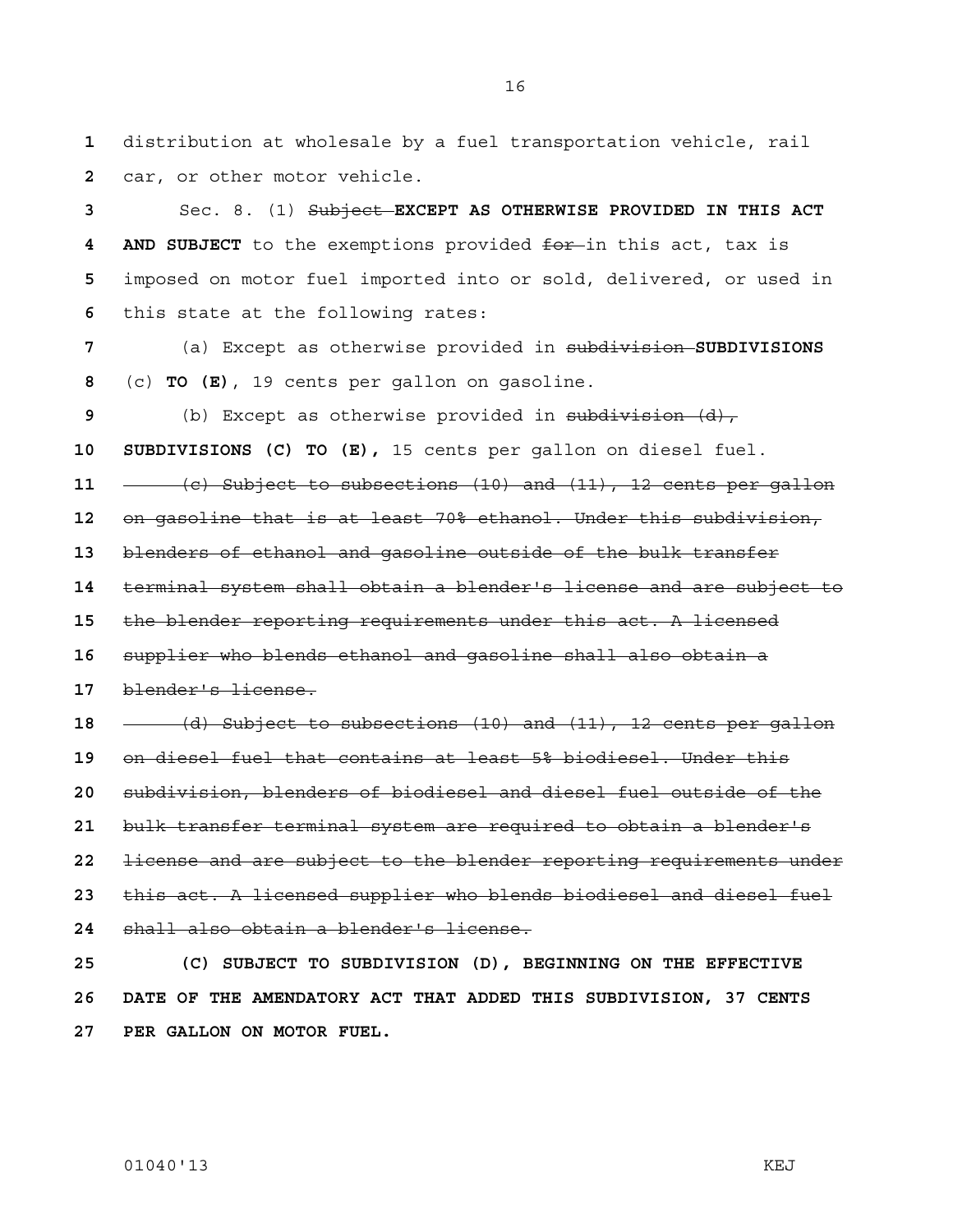**1 (D) SUBJECT TO SUBDIVISION (E), BEGINNING THE FIRST DAY OF THE 2 SECOND CALENDAR QUARTER FOLLOWING THE EFFECTIVE DATE OF THE 3 AMENDATORY ACT THAT ADDED THIS SUBDIVISION, THE RATE PER GALLON ON 4 MOTOR FUEL SHALL BE DETERMINED BY THE DEPARTMENT ON AN ANNUAL 5 BASIS. THE RATE SHALL BE EQUAL TO THE PRODUCT OF THE AVERAGE 6 WHOLESALE PRICE AND THE APPLICABLE PERCENTAGE, ROUNDED UP TO THE 7 NEAREST 1/10 OF 1 CENT.** 

**8 (E) THE RATE DETERMINED BY THE DEPARTMENT UNDER SUBDIVISION 9 (D) SHALL NOT AT ANY TIME EXCEED THE RATE CEILING OR BE BELOW THE 10 RATE FLOOR AND SHALL BE FURTHER LIMITED AS FOLLOWS:** 

**11 (***i***) DURING THE PERIOD BEGINNING ON THE FIRST DAY OF THE FIRST 12 CALENDAR QUARTER IMMEDIATELY FOLLOWING THE EFFECTIVE DATE OF THE 13 AMENDATORY ACT THAT ADDED THIS SUBPARAGRAPH AND ENDING 12 MONTHS 14 THEREAFTER, FOR THE YEAR DURING WHICH A RATE IS IN EFFECT, THE RATE 15 SHALL NOT BE MORE THAN 1 CENT GREATER OR 1 CENT LOWER THAN THE RATE 16 THAT IS IN EFFECT FOR THE YEAR IMMEDIATELY PRECEDING THE YEAR 17 DURING WHICH THAT RATE IS IN EFFECT.** 

**18 (***ii***) BEGINNING ON THE FIRST DAY OF THE CALENDAR QUARTER 19 IMMEDIATELY FOLLOWING THE EXPIRATION OF THE 12-MONTH PERIOD 20 DESCRIBED IN SUBPARAGRAPH (***i***) AND FOR EACH YEAR THEREAFTER, FOR THE 21 YEAR DURING WHICH A RATE IS IN EFFECT, THE RATE SHALL NOT BE MORE 22 THAN 1 CENT GREATER OR 1 CENT LOWER THAN THE RATE THAT IS IN EFFECT 23 FOR THE YEAR BEGINNING 12 MONTHS PRIOR TO THE YEAR DURING WHICH 24 THAT RATE IS IN EFFECT.**

**25** (2) Tax shall not be imposed under this section on motor fuel **26** that is in the bulk transfer/terminal system.

**27** (3) The collection, payment, and remittance of the tax imposed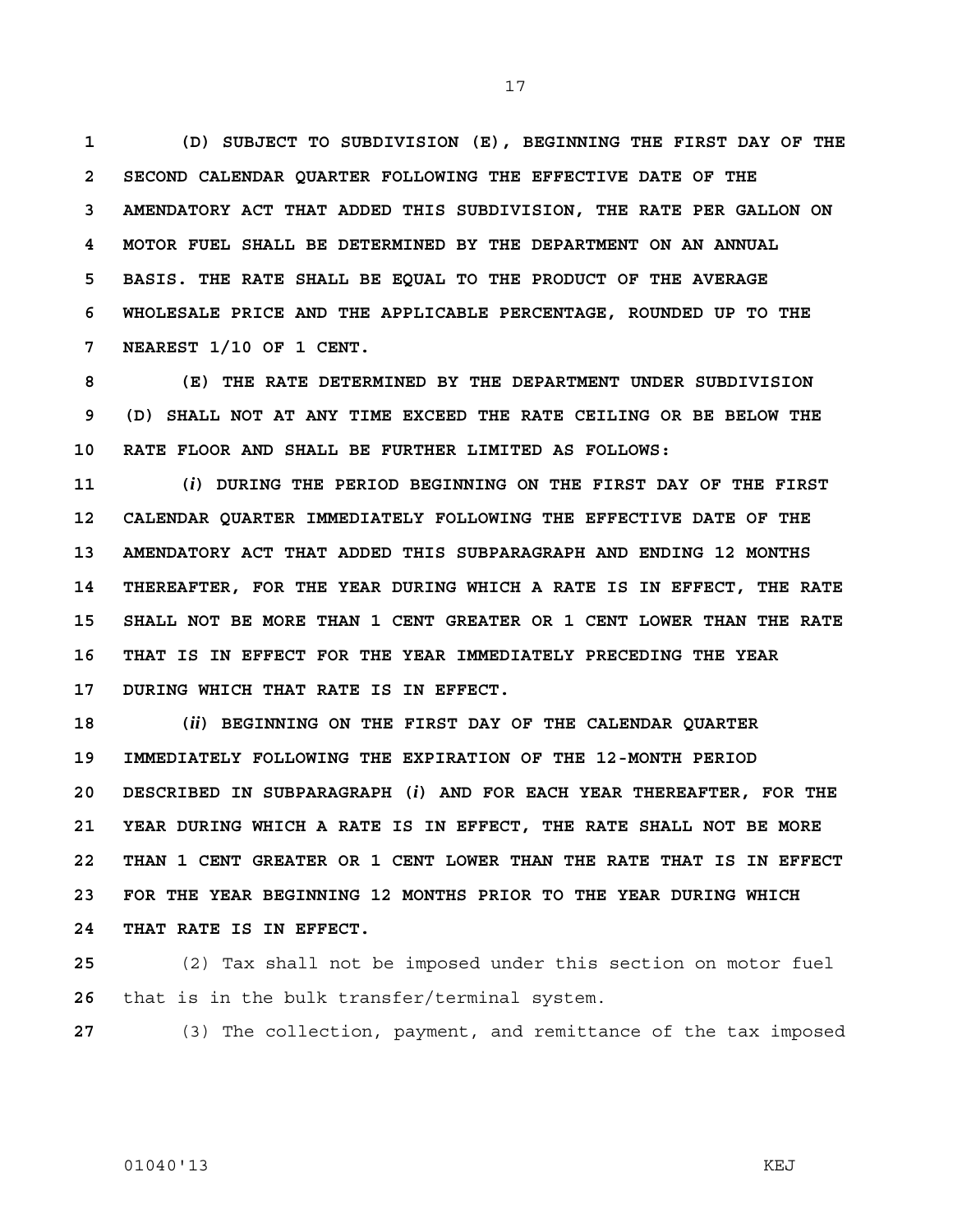by this section shall be accomplished in the manner and at the time provided for in this act.

(4) Tax is also imposed at the rate described in subsection (1) on net gallons of motor fuel, including transmix, lost or unaccounted for, at each terminal in this state. The tax shall be measured annually and shall apply to the net gallons of motor fuel lost or unaccounted for that are in excess of 1/2 of 1% of all net gallons of fuel removed from the terminal across the rack or in bulk.

(5) It is the intent of this act:

(a) To require persons who operate a motor vehicle on the public roads or highways of this state to pay for the privilege of using those roads or highways.

(b) To impose on suppliers a requirement to collect and remit the tax imposed by this act at the time of removal of motor fuel unless otherwise specifically provided in this act.

(c) To allow persons who pay the tax imposed by this act and who use the fuel for a nontaxable purpose to seek a refund or claim a deduction as provided in this act.

(d) That the tax imposed by this act be collected and paid at those times, in the manner, and by those persons specified in this act.

(6) Bills of lading and invoices shall identify the blended product and the correct fuel product code. The motor fuel tax rate for each product shall be listed separately on each invoice. Licensees shall report the correct fuel product code for the

blended product as required by the department. When fuel is blended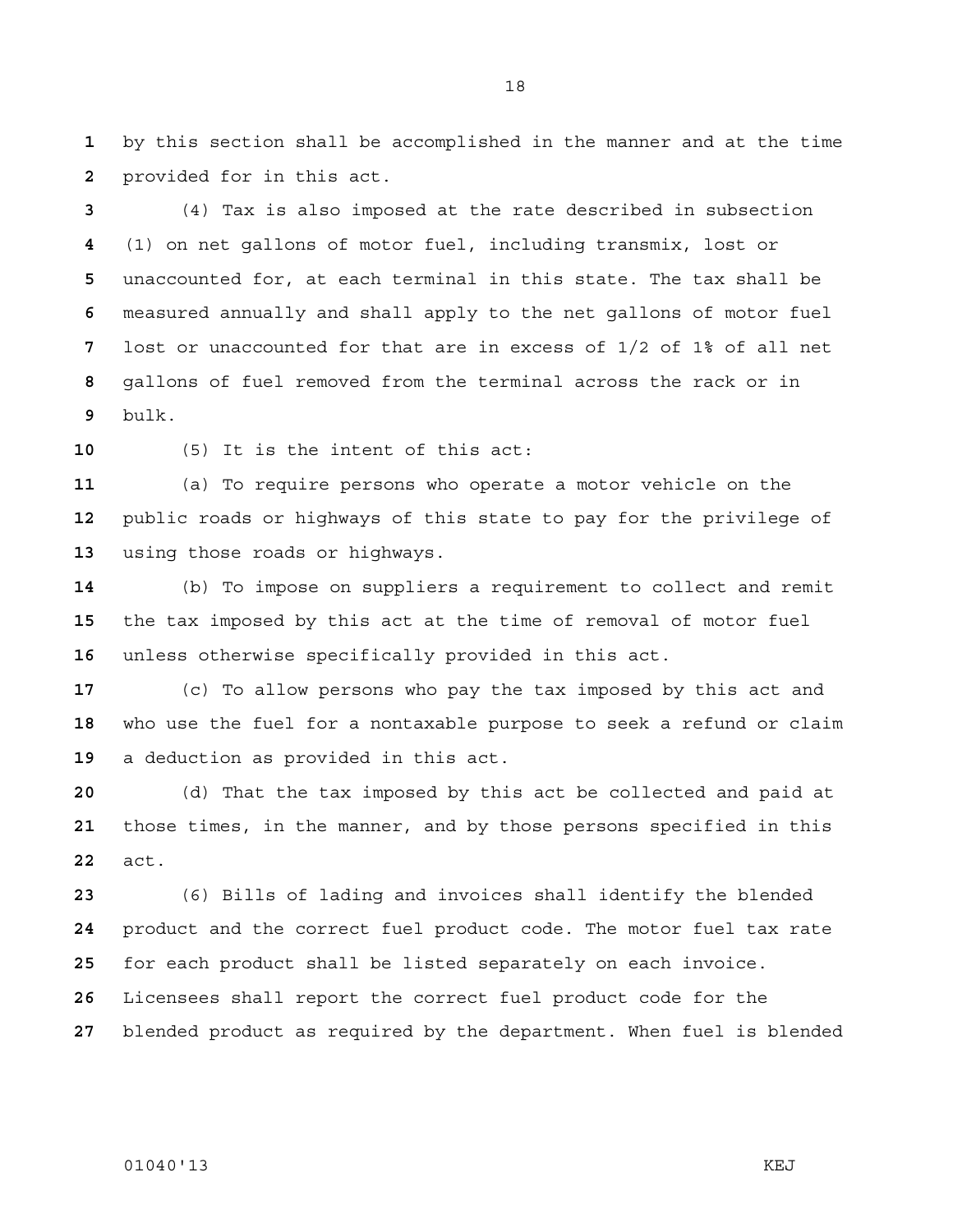below the terminal rack, new bills of lading and invoices shall be generated and submitted to the department upon request. All bills of lading and invoices shall meet the requirements provided under this act.

(7) Notwithstanding any other provision of this act, all facilities **A FACILITY** in this state that produce **PRODUCES** motor fuel and distribute **DISTRIBUTES** the fuel from a rack for purposes of this act are **IS** a terminal**,** and shall obtain a terminal operator license**,** and shall comply with all terminal operator reporting requirements under this act. All **A** position holders **HOLDER** in these facilities **A FACILITY** shall be licensed as a supplier and shall comply with all supplier requirements under this act.

(8) If the tax on gasoline that contains at least 70% ethanol or diesel fuel that contains at least 5% biodiesel held in storage outside of the bulk transfer/terminal system on the effective date of the amendatory act that added this subsection has previously been paid at the rates imposed by subsection (1)(a) and (b), the person who paid the tax may claim a refund for the difference between the rates imposed by subsection (1)(a) and (b) and the rates imposed by subsection (1)(c) and (d). All of the following shall apply to a refund claimed under this subsection: (a) The refund shall be claimed on a form prescribed by the department. (b) The refund shall apply only to: (*i*) Previously taxed gasoline containing at least 70% ethanol

or diesel fuel containing at least 5% biodiesel in excess of 3,000

gallons held in storage by an end user.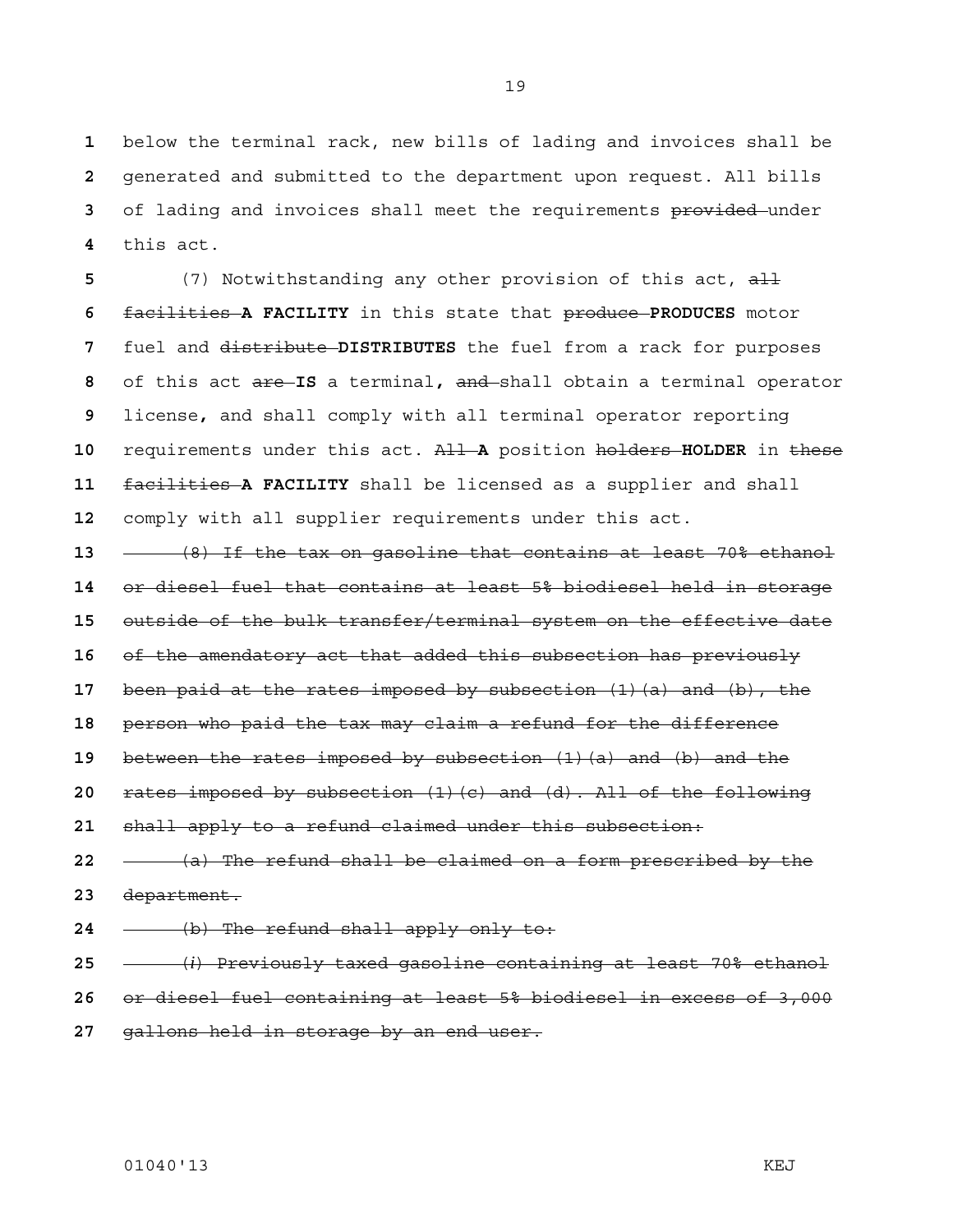(*ii*) Previously taxed gasoline containing at least 70% ethanol or diesel fuel containing at least 5% biodiesel held for sale that is in excess of dead storage. (9) A refund request shall be filed within 60 days after the last day of the month in which the amendatory act that added this subsection took effect. A taxpayer shall provide documentation that the department requires in order to verify the request for refund. A person who may claim a refund under subsection (8) shall do all of the following to claim the refund: (a) Not later than 12 a.m. on the effective date of the amendatory act that added this subsection, take an inventory of gasoline containing at least 70% ethanol or undyed diesel fuel containing at least 5% biodiesel. (b) Deduct 3,000 gallons if the person claiming the refund is an end user. (c) Deduct the number of gallons in dead storage if the gasoline containing at least 70% ethanol or the undyed diesel fuel containing at least 5% biodiesel is held for subsequent sale. (10) Beginning on the effective date of the amendatory act that added this subsection, the state treasurer shall annually determine, for the 12-month period ending May 1 and for any additional times that the treasurer may determine, the difference between the amount of motor fuel tax collected and the amount of motor fuel tax that would have been collected but for the differential rates on gasoline pursuant to subsection (1)(c) and biodiesel pursuant to subsection (1)(d). Subsection (1)(c) and (d) is no longer effective the earlier of 10 years after the effective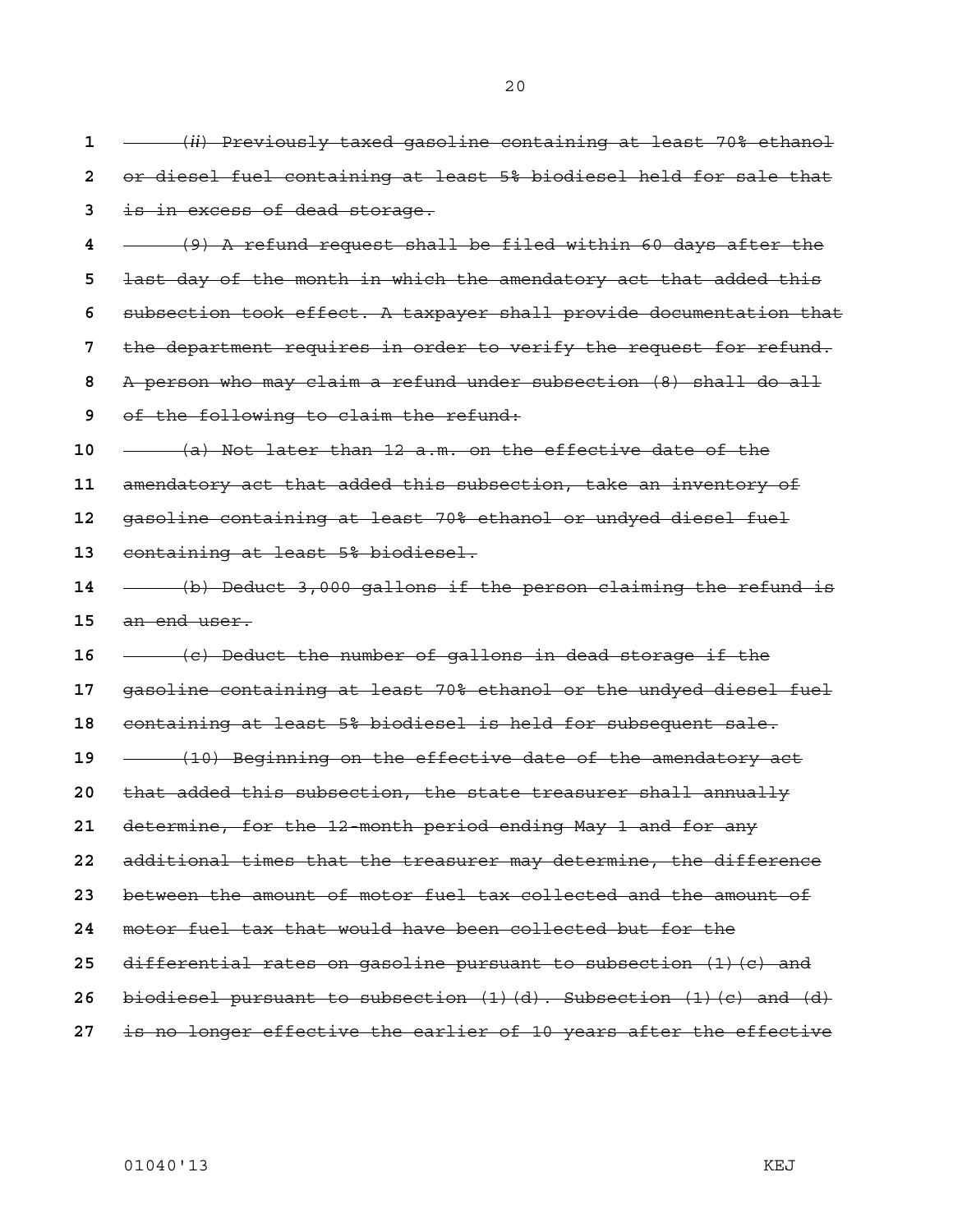date of the amendatory act that added this subsection or the first day of the first month that is not less than 90 days after the state treasurer certifies that the total cumulative rate differential from the effective date of this amendatory act is greater than \$2,500,000.00. (11) The legislature shall annually appropriate to the Michigan transportation fund created in 1951 PA 51, MCL 247.651 to 247.675, the amount determined as the rate differential certified by the state treasurer for the 12-month period ending on May 1 of the calendar year in which the fiscal year begins. Subsection (1)(c) and (d) shall not be effective beginning January of any fiscal year for which the appropriation required under this subsection has not been made by the first day of the fiscal year. (12) As used in this section: (a) "Biodiesel" means a fuel composed of mono-alkyl esters of long chain fatty acids derived from vegetable oils or animal fats and, in accordance with standards specified by the American society for testing and materials, designated B100 and meeting the requirements of D-6751, as approved by the department of agriculture. (b) "Ethanol" means denatured fuel ethanol that is suitable for use in a spark-ignition engine when mixed with gasoline so long as the mixture meets the American society for testing and materials D-5798 specifications. **25 (8) THE DEPARTMENT SHALL PUBLISH NOTICE OF THE APPLICABLE TAX 26 RATE CALCULATED UNDER SUBSECTION (1)(D) NOT LATER THAN 30 DAYS 27 BEFORE THE EFFECTIVE DATE OF THE RATE.**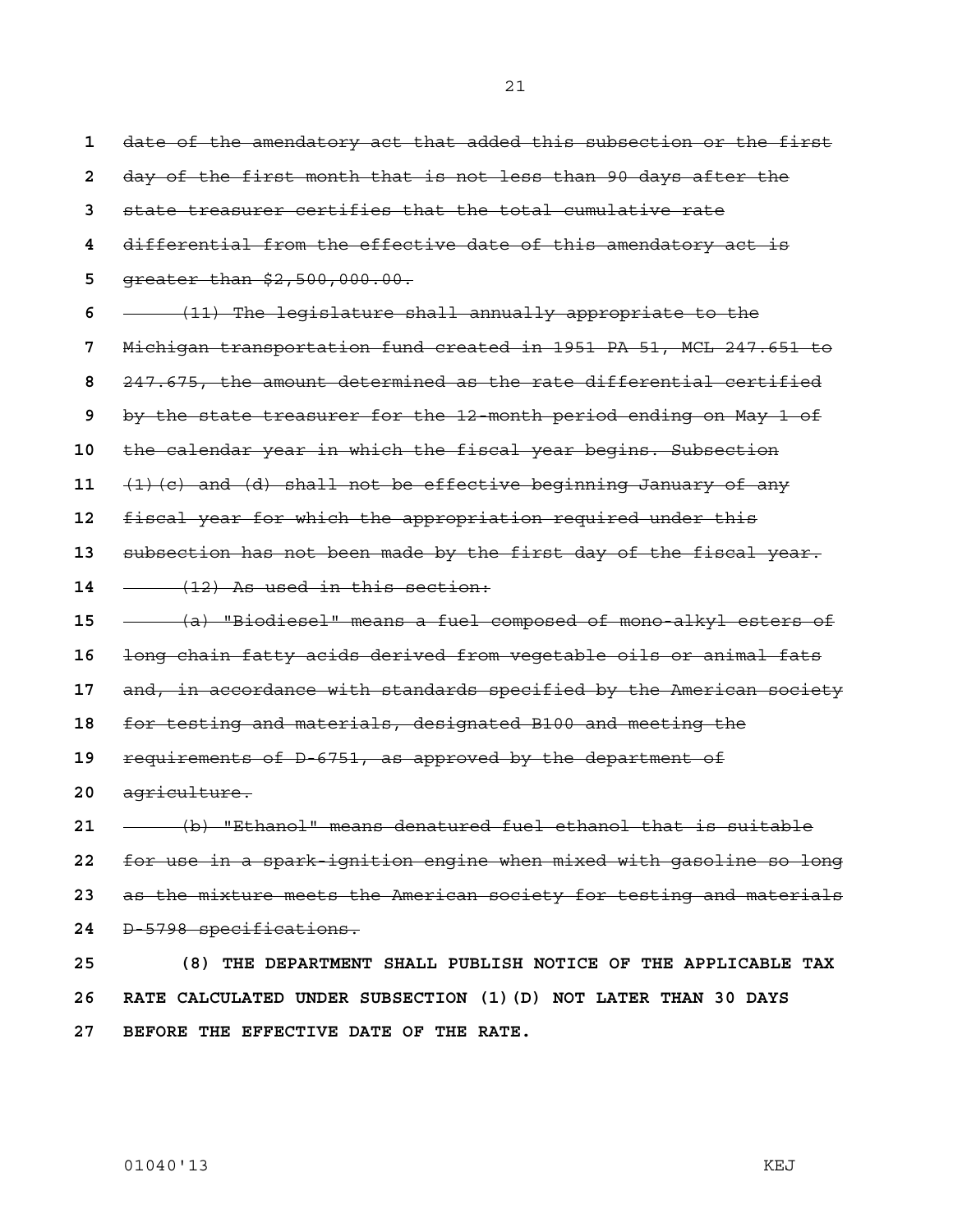**1 (9) A DETERMINATION OF THE AVERAGE WHOLESALE PRICE, THE 2 WHOLESALE PRICE, OR THE RATE UNDER SUBSECTION (1)(D) BY THE 3 DEPARTMENT IS PRESUMED TO BE CORRECT AND WILL NOT BE SET ASIDE 4 UNLESS AN ADMINISTRATIVE TRIBUNAL OR A COURT OF COMPETENT 5 JURISDICTION FINDS THE DEPARTMENT'S DETERMINATION TO BE CLEARLY 6 ERRONEOUS.**

Sec. 10. (1) If the tax rate imposed by section 8 is increased, the increase in the tax rate shall also apply to both of the following:

(a) Previously-taxed motor fuel in excess of 3,000 gallons held in storage by an end user.

(b) Previously-taxed motor fuel held for sale that is in

- excess of dead storage.
- (2) The increased rate of tax applies to all nonexempt motor

fuel held by a person outside of the bulk transfer/terminal system

in this state in excess of 3,000 gallons, to the extent the

inventory was not previously subject to the tax rate imposed before

the effective date of this section. However, tax is not payable on

motor fuel that is either dyed diesel fuel or motor fuel held by

the federal or state government, or a political subdivision of this state.

- (3) A person in possession of motor fuel subject to subsection (1) shall do all of the following:
- (a) Take an inventory at the close of business on the last day
- before the effective date of the tax increase to determine the
- gallons of motor fuel in storage for purposes of determining the
- tax due on the inventory.

01040'13 KEJ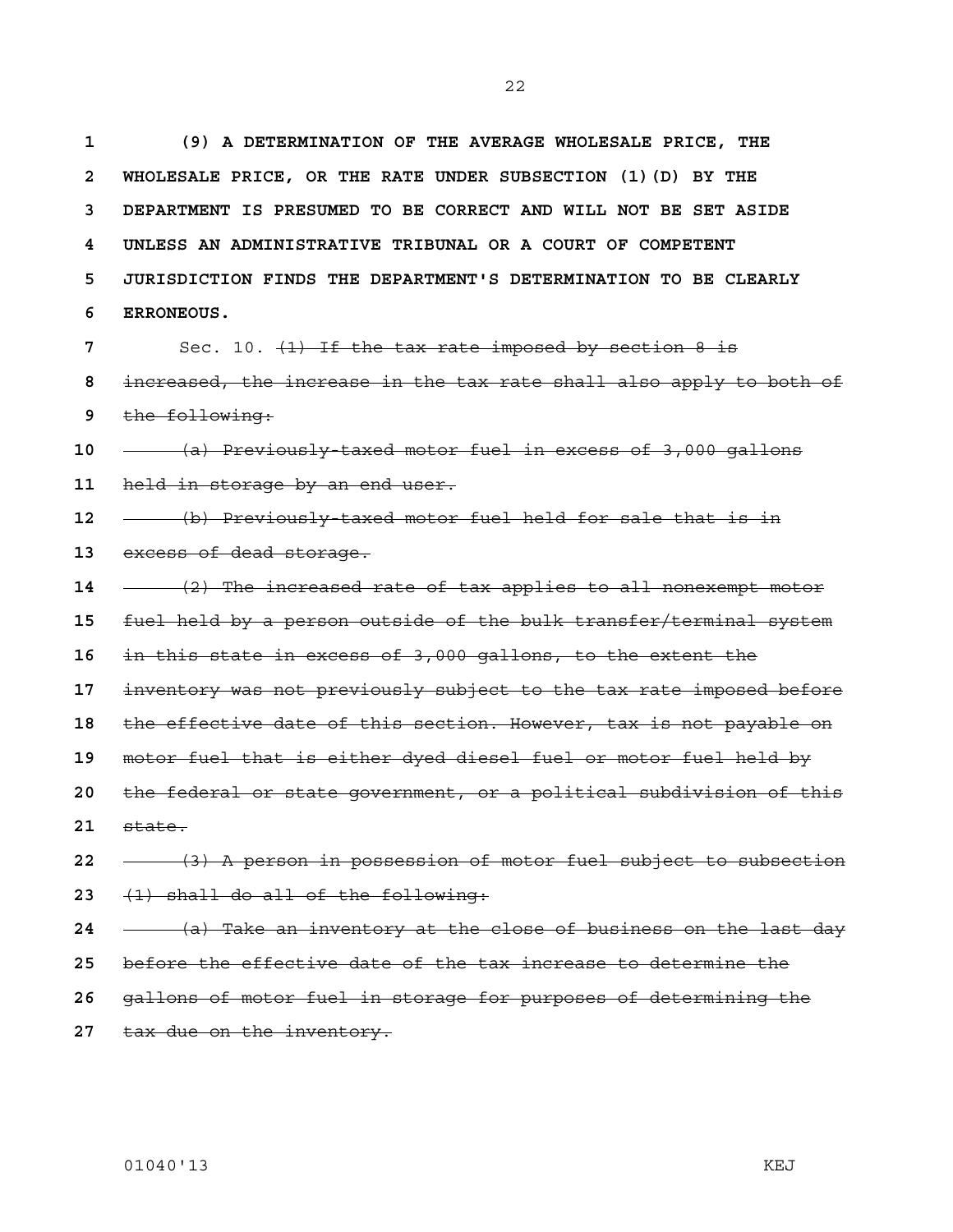23

**1** (b) Deduct the number of gallons of motor fuel in dead **2** storage.

**3** (c) Deduct the number of gallons of dyed diesel fuel.

**4** (d) Report the gallons of motor fuel listed in subdivisions

**5** (a) to (c) on a form or in a format provided by the department.

**6** (4) The amount of the tax due under subsection (3) is equal to

**7** the increase in the tax rate times the gallons of motor fuel in

**8** storage as determined under subsection (1).

**9** (5) The report shall be filed and the tax paid within 20 days **10** after the last day of the month that the increase in the tax rate **11** took effect.

**12 (1) SUBJECT TO SUBSECTION (2), BEGINNING ON THE FIRST DAY OF 13 THE SECOND CALENDAR QUARTER FOLLOWING THE EFFECTIVE DATE OF THE 14 AMENDATORY ACT THAT ADDED THIS SUBSECTION, IN ADDITION TO ANY OTHER 15 TAX IMPOSED ON MOTOR FUEL UNDER THIS ACT, A SUPPLEMENTAL EXCISE TAX 16 ON MOTOR FUEL IS IMPOSED.** 

**17 (2) THE SUPPLEMENTAL EXCISE TAX IMPOSED UNDER SUBSECTION (1) 18 SHALL ONLY BE IMPOSED AND COLLECTED BY THE DEPARTMENT IF THE TAX 19 IMPOSED BY THE FEDERAL GOVERNMENT PURSUANT TO SECTION 4081 OF THE 20 INTERNAL REVENUE CODE, 26 USC 4081, IS REDUCED OR DISCONTINUED IN 21 WHOLE OR IN PART. THE RATE OF THE TAX IMPOSED UNDER SUBSECTION (1) 22 IS EQUAL TO THE RATE OF TAX BY WHICH THE FEDERAL TAX IMPOSED ON 23 GASOLINE IS REDUCED IN WHOLE OR IN PART. IF THE FEDERAL TAX IMPOSED 24 ON GASOLINE IS DISCONTINUED, THE TAX IMPOSED UNDER SUBSECTION (1) 25 IS LIMITED TO THE MOST RECENT RATE OF FEDERAL TAX IMPOSED UPON 26 GASOLINE PRIOR TO DISCONTINUANCE OF THE FEDERAL TAX.** 

**27 (3) THE SUPPLEMENTAL EXCISE TAX IMPOSED UNDER SUBSECTION (1)**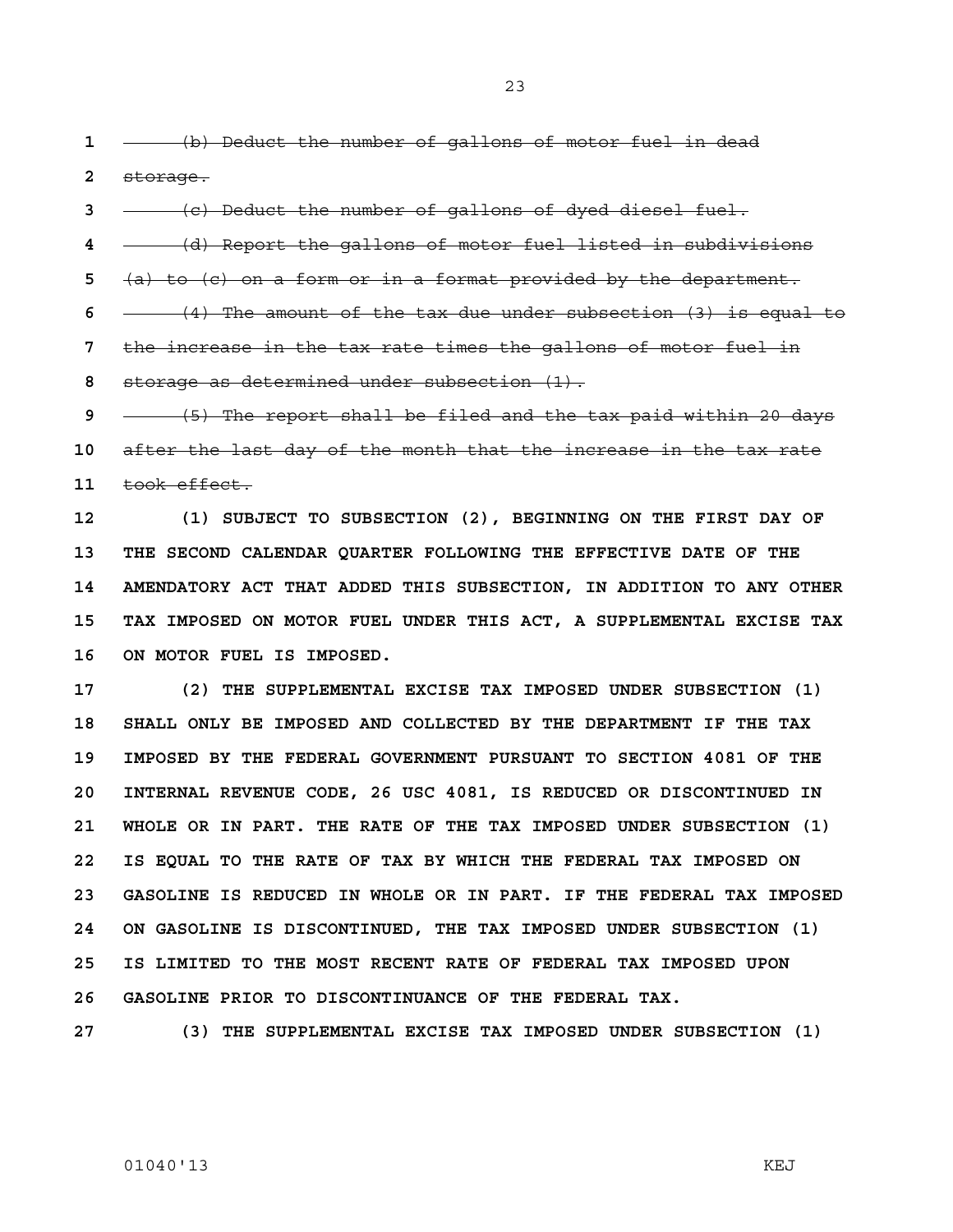**1 SHALL BE IMPOSED NO LATER THAN THE EFFECTIVE DATE OF THE RATE 2 DETERMINED UNDER SECTION 8(1)(D) THAT IMMEDIATELY FOLLOWS THE 3 REDUCTION OR DISCONTINUANCE OF THE FEDERAL TAX, AND SHALL CONFORM 4 TO THE NOTICE REQUIREMENTS IN SECTION 8(8).** 

**5 (4) THE SUPPLEMENTAL EXCISE TAX IMPOSED UNDER SUBSECTION (1) 6 IS SUBJECT TO ANY APPLICABLE EXEMPTIONS UNDER THIS ACT AND SHALL BE 7 COLLECTED IN THE SAME MANNER AND METHOD AND AT THE SAME TIME AS THE 8 TAX IMPOSED UNDER SECTION 8.**

Sec. 14. (1) The department may require a supplier required to remit tax under this act to remit the tax by an electronic funds transfer acceptable to the department. The remittance shall be made on or before the date the tax is due.

(2) In computing the tax, a supplier may deduct 1.5% of the quantity of gasoline removed by the supplier to allow for the cost of remitting the tax. This deduction is not allowed for the quantity of gasoline removed by the supplier and sold tax-free. At the time of filing the report and paying the tax, the supplier shall submit satisfactory evidence to the department that the amount of tax represented by the deduction was paid or credited to the supplier or wholesaler who purchased the gasoline from the supplier or wholesaler. The amount of the deduction shall be paid or credited by each supplier or wholesaler to the purchaser at each subsequent sale to a wholesaler. When a wholesaler or supplier sells gasoline to a retailer, the wholesaler or supplier shall pay or credit to the retailer 1/3 of the deduction on quantities sold to that retailer.

Sec. 30. (1) Motor fuel is exempt from the tax imposed by

### 01040'13 KEJ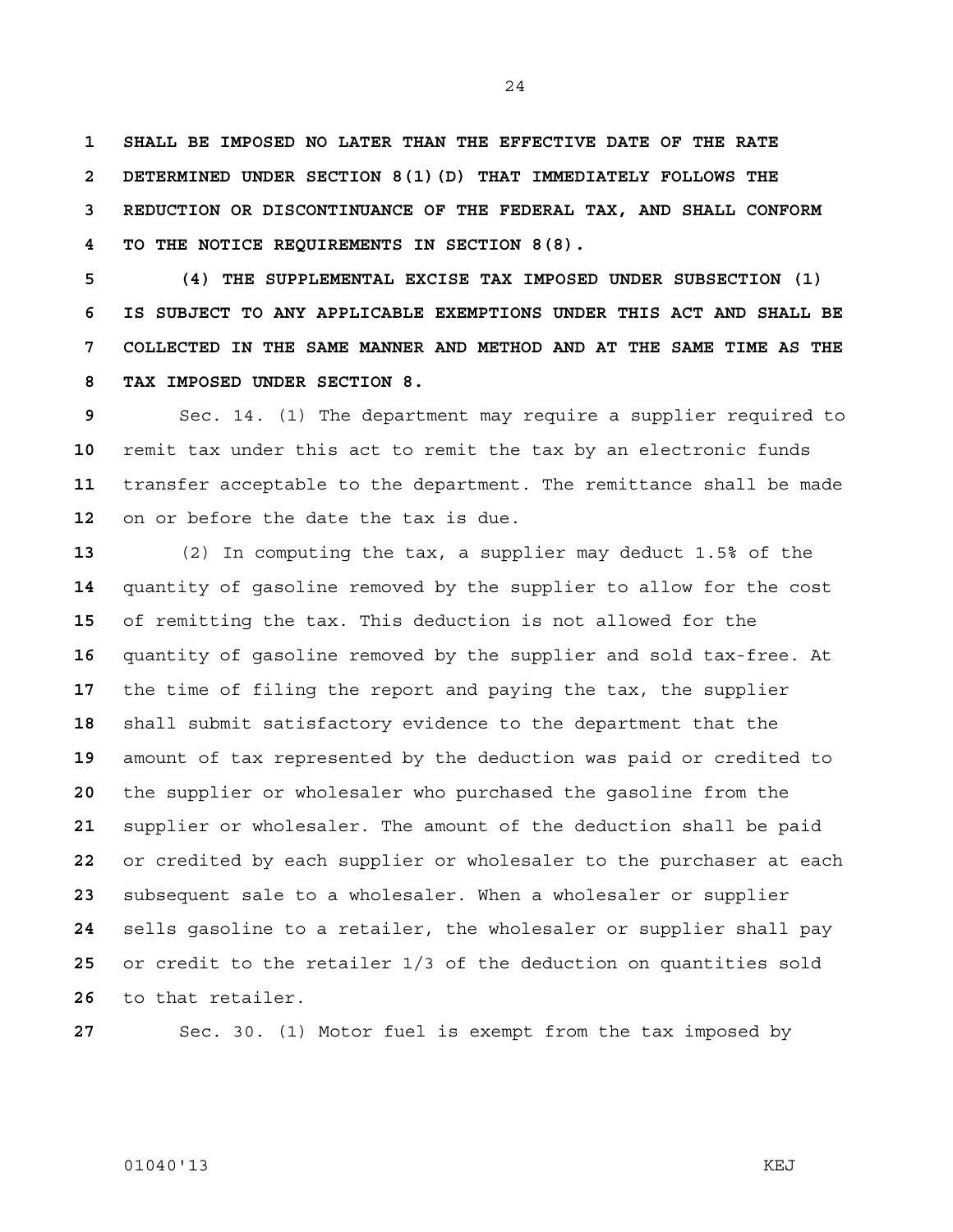section 8 and the tax shall not be collected by the supplier if the motor fuel:

(a) Is dyed diesel fuel or dyed kerosene.

(b) Is gasoline or diesel fuel that is sold directly by the supplier to the federal government, the state government, or a political subdivision of the state for use in a motor vehicle owned and operated or leased and operated by the federal or state government or a political subdivision of the state.

(c) Is sold directly by the supplier to a nonprofit, private, parochial, or denominational school, college, or university and is used in a school bus owned and operated or leased and operated by the educational institution that is used in the transportation of students to and from the institution or to and from school functions authorized by the administration of the institution.

(d) Is **MOTOR** fuel for which proof of export is available in the form of a terminal-issued destination state shipping paper under any of the following circumstances:

(*i*) The motor fuel is exported by a supplier who is licensed in the destination state.

(*ii*) Until December 31, 2000, the motor fuel is sold by a supplier to a licensed exporter for immediate export.

**22 (***ii***)** (*iii*) The motor fuel is sold by a supplier to another person for immediate export to a state for which the destination state fuel tax has been paid to the supplier who is licensed to remit tax to that destination state.

(e) Is gasoline removed from a pipeline or marine vessel by a taxable fuel registrant with the internal revenue service as a fuel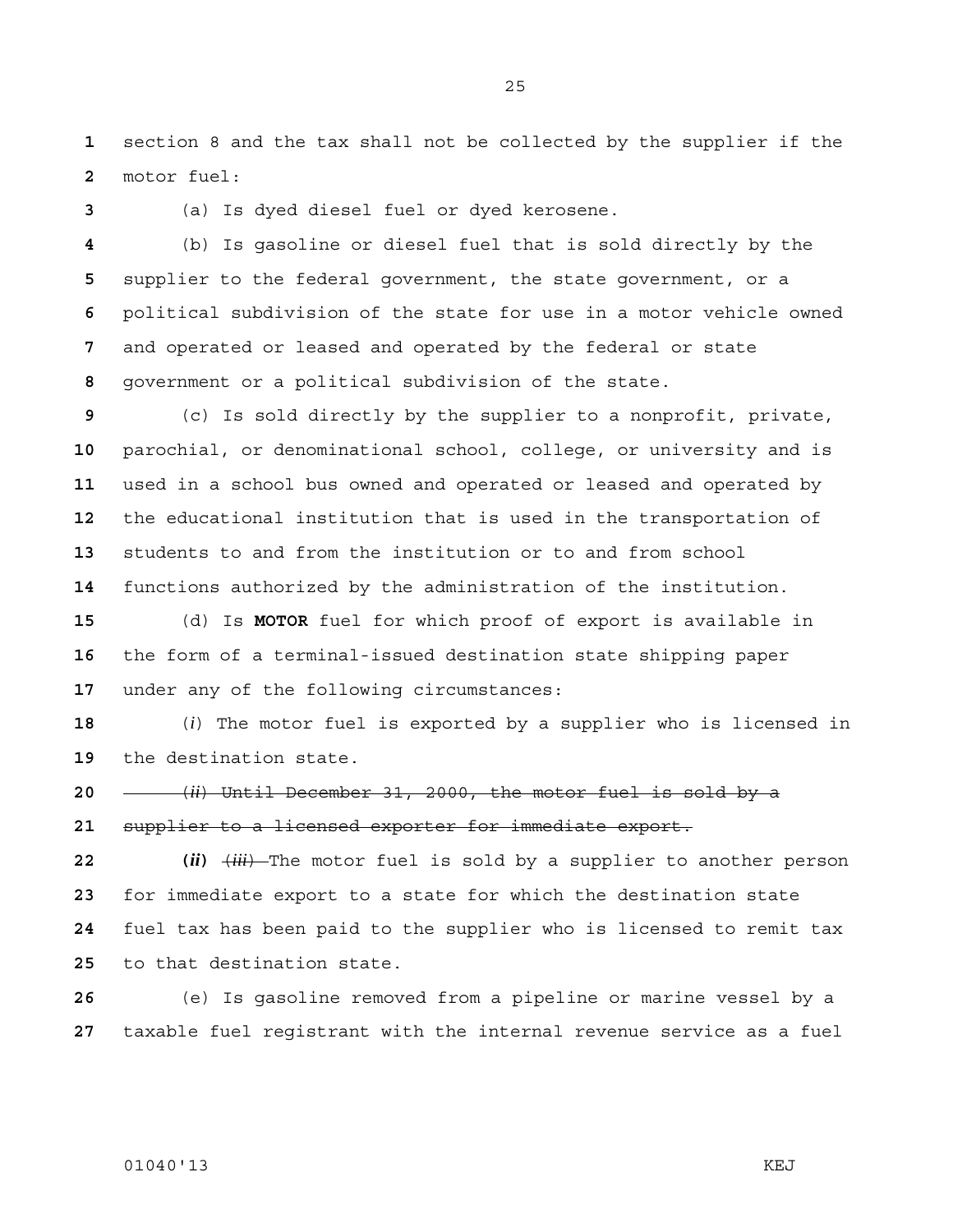feedstock user.

(f) Is motor fuel that is sold for use in aircraft but only if the purchaser paid the tax imposed on that fuel under the aeronautics code of the state of Michigan, 1945 PA 327, MCL 259.1 to 259.208, and the purchaser is registered under section 94 if required to be registered under that section **REGISTRATION IS 7 REQUIRED**.

(g) Is aviation fuel upon which tax is not due under section 203 of the aeronautics code of the state of Michigan, 1945 PA 327, MCL 259.203, and the purchaser has certified in writing to the seller that the aviation fuel is being purchased solely for the purpose of formulating leaded racing fuel as that term is defined in section 4. Aviation fuel qualifying under this subsection shall be identified on shipping papers and invoices as "aviation fuel exempt for LRF".

(2) Motor fuel is exempt from the tax imposed by section 8 if it is acquired by an end user outside of this state and brought into this state in the fuel supply tank of a motor vehicle that is not a commercial motor vehicle, but only if the **MOTOR** fuel is retained within and consumed from that same fuel supply tank.

(3) A person who uses motor fuel for a taxable purpose where 22 ON WHICH the tax imposed by this act was not collected shall pay  $\pm \Theta$ the department the tax imposed by section 8 and any applicable penalties or interest **TO THE DEPARTMENT**. The payment shall be made on a form or in a format prescribed by the department.

Sec. 32. If a person pays the tax imposed by this act and uses 27 the motor fuel for a nontaxable purpose as described in sections 33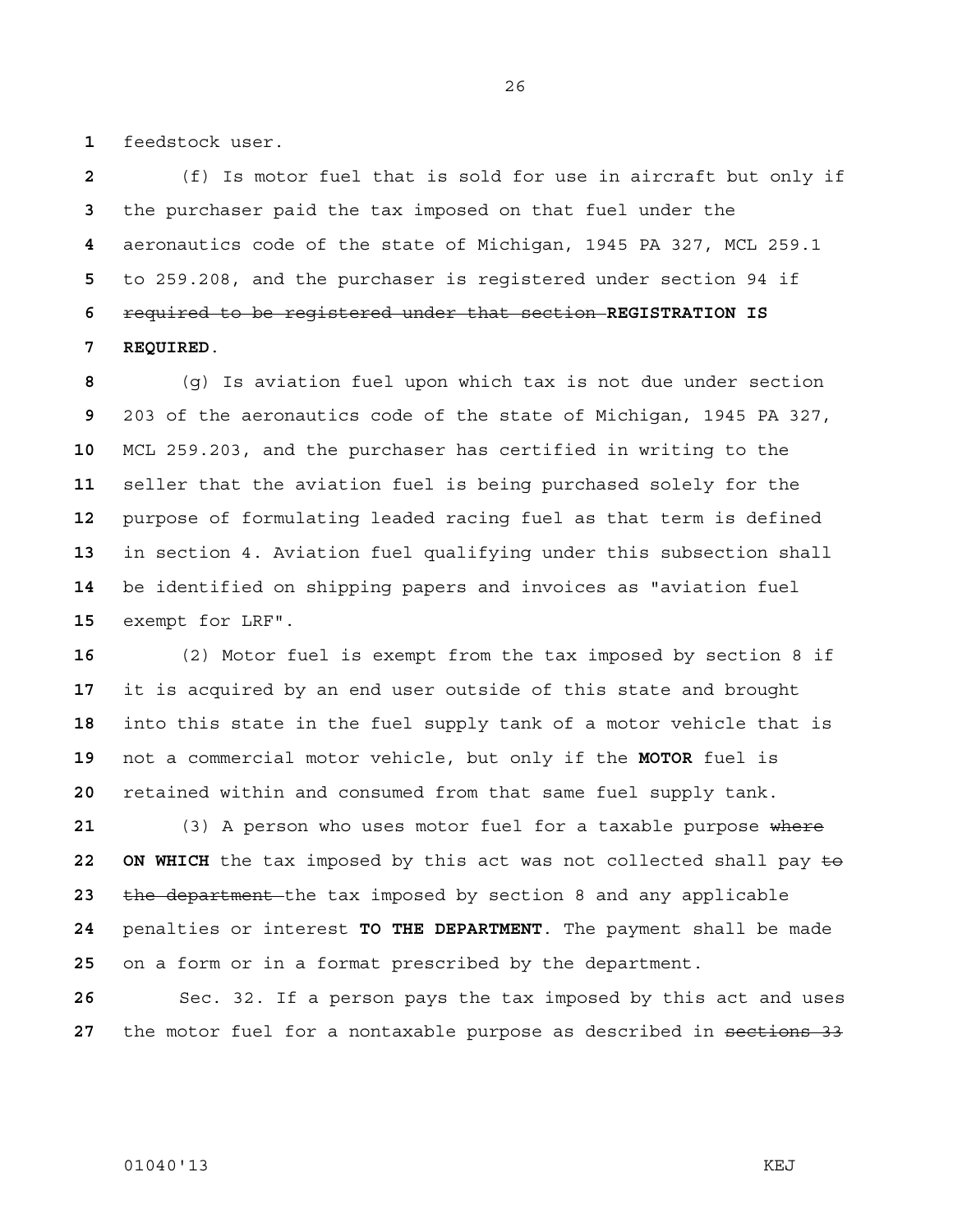to 47 **SECTION 34, 36, 37, 39, 40, 43, OR 44**, the person may seek a refund of the tax. To obtain a refund, the person shall comply with the requirements set forth in section 48.

Sec. 34. A person may seek a refund or claim a deduction for tax paid under this act on gasoline or diesel **MOTOR** fuel that is sold tax-free by the person seeking the refund or claiming the deduction to the federal government, the state government, or a political subdivision of the state for use in a motor vehicle owned and operated or leased and operated by the federal government, state government, or a political subdivision of the state. However, if the purchase of motor fuel is charged to a credit card issued to an eligible government entity, the issuer of the card shall bill the government entity without the tax and seek a refund.

Sec. 39. **(1)** An end user **A PERSON** may seek a refund for tax paid under this act on motor fuel or leaded racing fuel **THAT THE 16 PERSON** used **OR CONSUMED** in an implement of husbandry or otherwise used **OR CONSUMED** for a nonhighway purpose**,** not otherwise expressly exempted under this act. **EXCEPT FOR USE OR CONSUMPTION IN A MOTOR 19 VEHICLE LICENSED OR REQUIRED TO BE LICENSED FOR USE ON THE PUBLIC 20 ROADS OR HIGHWAYS OF THIS STATE. THE DEPARTMENT MAY REQUEST 21 INFORMATION FROM THE PERSON SEEKING A REFUND UNDER THIS SECTION AS 22 REASONABLY NECESSARY TO ADMINISTER THIS SECTION.** However, a person shall not seek and is not eligible for a refund for tax paid on gasoline or leaded racing fuel **OR MOTOR FUEL** used in a snowmobile, off-road vehicle, or vessel**.** as defined in the natural resources and environmental protection act, 1994 PA 451, MCL 324.101 to 324.90106.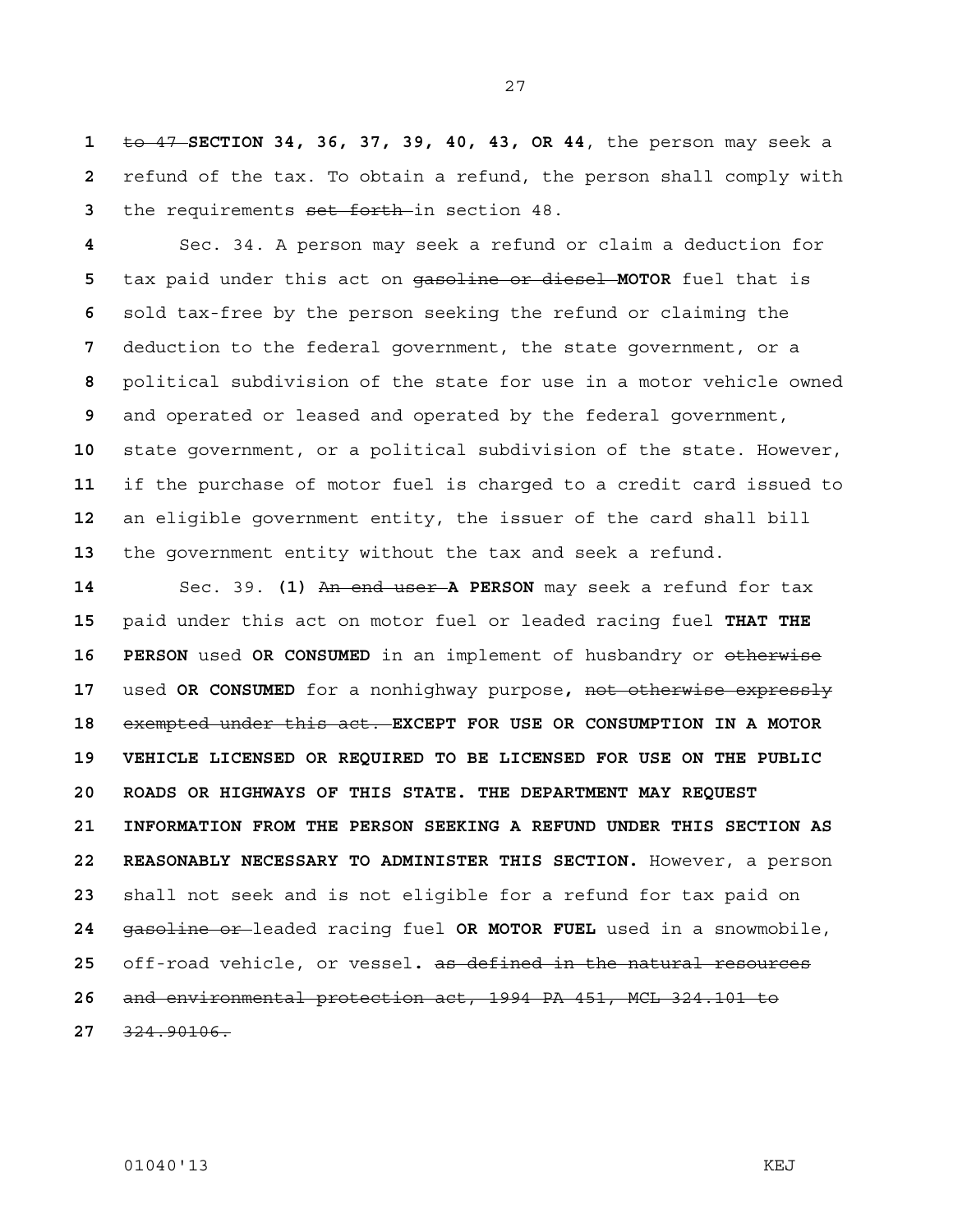**1 (2) AS USED IN THIS SECTION:** 

**2 (A) "OFF-ROAD VEHICLE" MEANS THAT TERM AS DEFINED IN SECTION 3 71101 OF THE NATURAL RESOURCES AND ENVIRONMENTAL PROTECTION ACT, 4 1994 PA 451, MCL 324.71101.** 

28

**5 (B) "SNOWMOBILE" MEANS THAT TERM AS DEFINED IN SECTION 82101 6 OF THE NATURAL RESOURCES AND ENVIRONMENTAL PROTECTION ACT, 1994 PA 7 451, MCL 324.82101.** 

**8 (C) "VESSEL" MEANS THAT TERM AS DEFINED IN SECTION 80104 OF 9 THE NATURAL RESOURCES AND ENVIRONMENTAL PROTECTION ACT, 1994 PA 10 451, MCL 324.80104.**

**11** Sec. 48. (1) In order to make a refund claim under this act, a **12** person shall do all of the following:

**13** (a) File the claim on a form or in a format prescribed by the **14** department.

**15** (b) Provide the information required by the department **16** including, but not limited to, all of the following:

**17** (*i*) The total amount of motor fuel purchased based on the **18** original invoice unless the department waives this requirement.

**19** (*ii*) The total amount of tax paid.

**20** (*iii*) A statement that the fuel was used for an exempt **OR 21 NONTAXABLE** purpose or by an exempt user.

**22** (*iv*) A statement that the fuel was paid for in full.

**23** (*v*) A statement printed on the form that the claim is made **24** under penalty of perjury.

**25** (c) Comply with any specific requirement described in sections **26** 32 to 47 **SECTION 34, 36, 37, 39, 40, 43, OR 44**.

**27** (d) Sign the claim.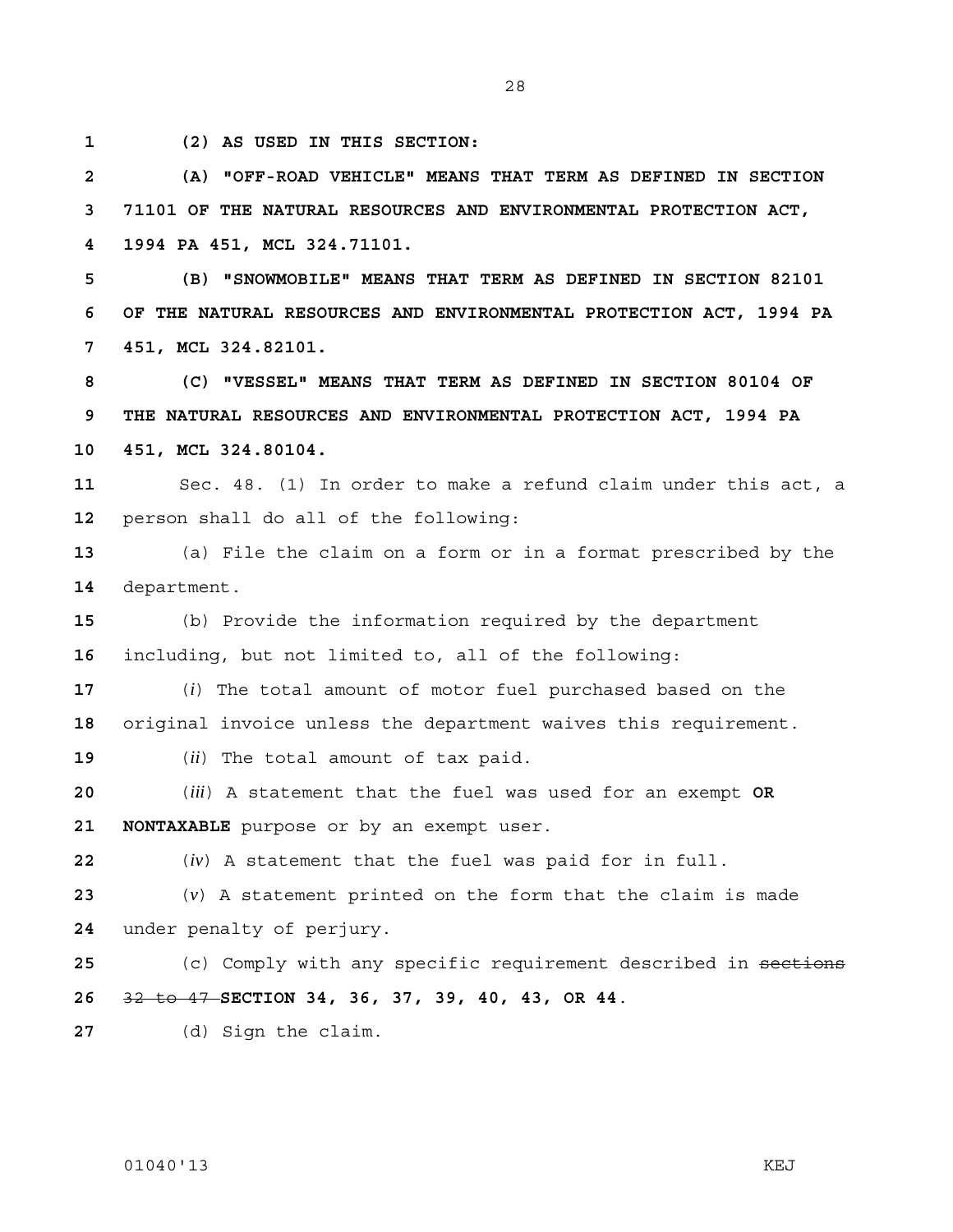(e) File the claim not more than 18 months after the date the motor fuel was purchased.

(2) For purposes of this section, the filing date of a claim is the earlier of the date the claim was postmarked by the United States postal service or the date the claim was received by the department.

(3) The department may make any investigation it considers necessary before refunding tax paid under this act to a person**.** but in any case **THE DEPARTMENT** may **ALSO** investigate a refund after the refund has been issued**,** and within **UP TO** 4 years from **AFTER** the date of issuance of **THE** refund **WAS ISSUED**.

(4) In any case where a refund would be payable to a **A**  licensee who files a report **ENTITLED TO A REFUND** under this act  $\tau$ the licensee may claim a deduction on the report filed under section 70 in lieu of the refund. If a licensee claims a deduction on the report, the licensee shall attach the claim for refund form to the report.

18 (5) The department shall pay interest on a refund claim in accordance with the requirements of **AS REQUIRED BY** section 30 of 1941 PA 122, MCL 205.30.

Sec. 63. (1) If an application and the accompanying bond or cash deposit, if any, are approved, the department shall issue a license to the applicant.

(2) A licensee shall retain a copy of its license at each of its business locations unless the department waives this requirement.

(3) A licensee is not required to renew a license and a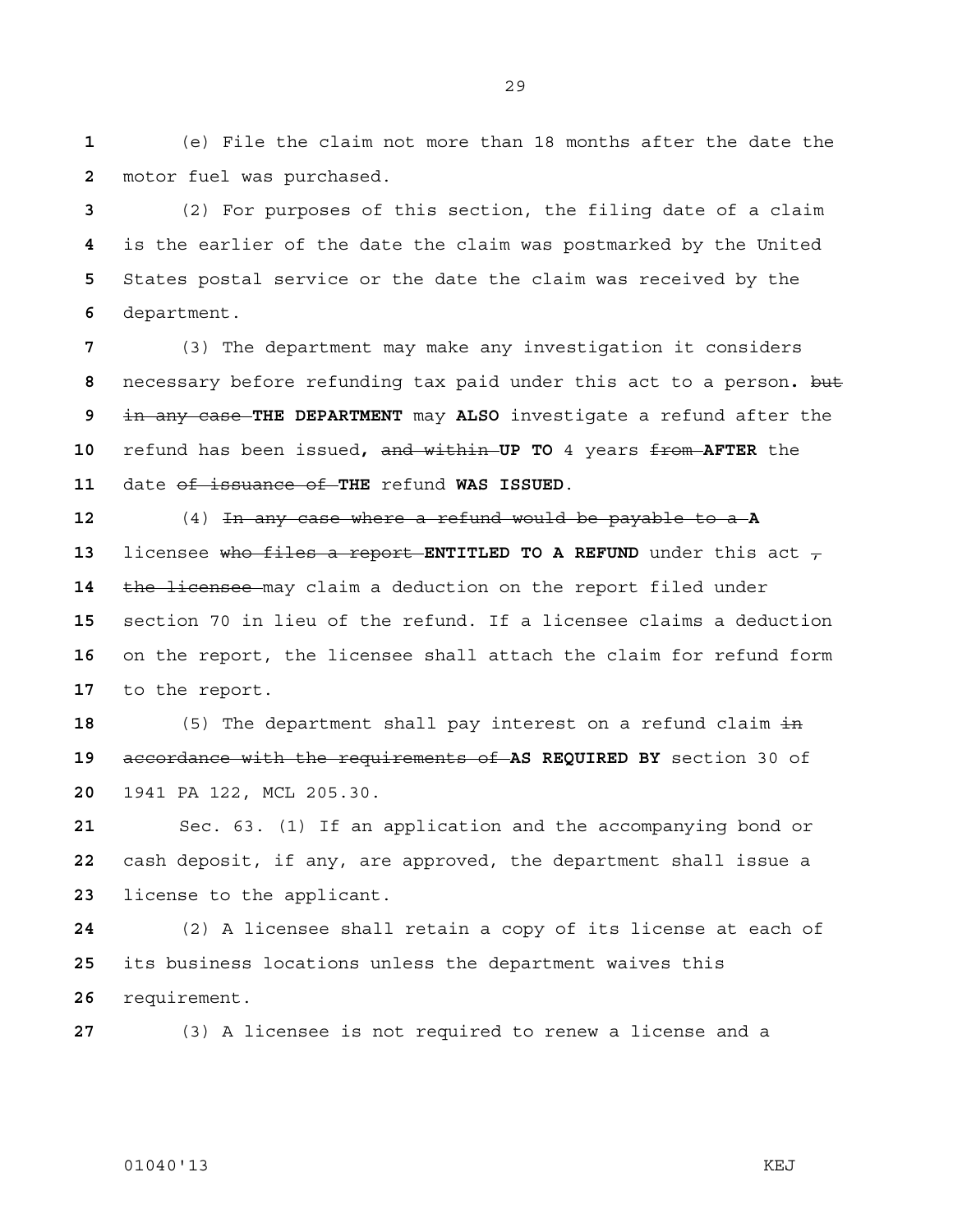license is valid unless and until it is suspended, canceled, or revoked for cause by the department, or discontinued by the licensee. However, the department may require a licensee to update the information required under section 53 **AT ANY TIME**.

(4) The department shall maintain a list containing the name and address of each person licensed under this act. The department may post the list on the department's website. The department shall regularly update the list in order to reflect the current status of a licensee.

Sec. 94. (1) A person shall not purchase for resale motor fuel identified on a shipping paper or invoice as aviation fuel unless the person is registered with the department on a form or in a format prescribed by the department.

(2) Motor fuel upon which the tax imposed under section 203 of the aeronautics code of the state of Michigan, 1945 PA 327, MCL 259.203, has been paid shall be identified on the shipping paper or invoice as aviation fuel and shall be sold only for aviation purposes. A seller shall obtain from the purchaser a statement that the fuel will only be sold or used as aviation fuel.

(3) A person shall not sell, use, or label motor fuel that is exempt from tax under section 30(1)(f) or that has been identified on a shipping paper or invoice as aviation fuel for use other than as aviation fuel, except that a person may sell or use motor fuel identified on a shipping paper or invoice as "aviation fuel exempt for LRF" under this act for the sole purpose of producing leaded racing fuel as that term is defined in section 4.

(4) A person shall not sell, use, or label for aviation

### 01040'13 KEJ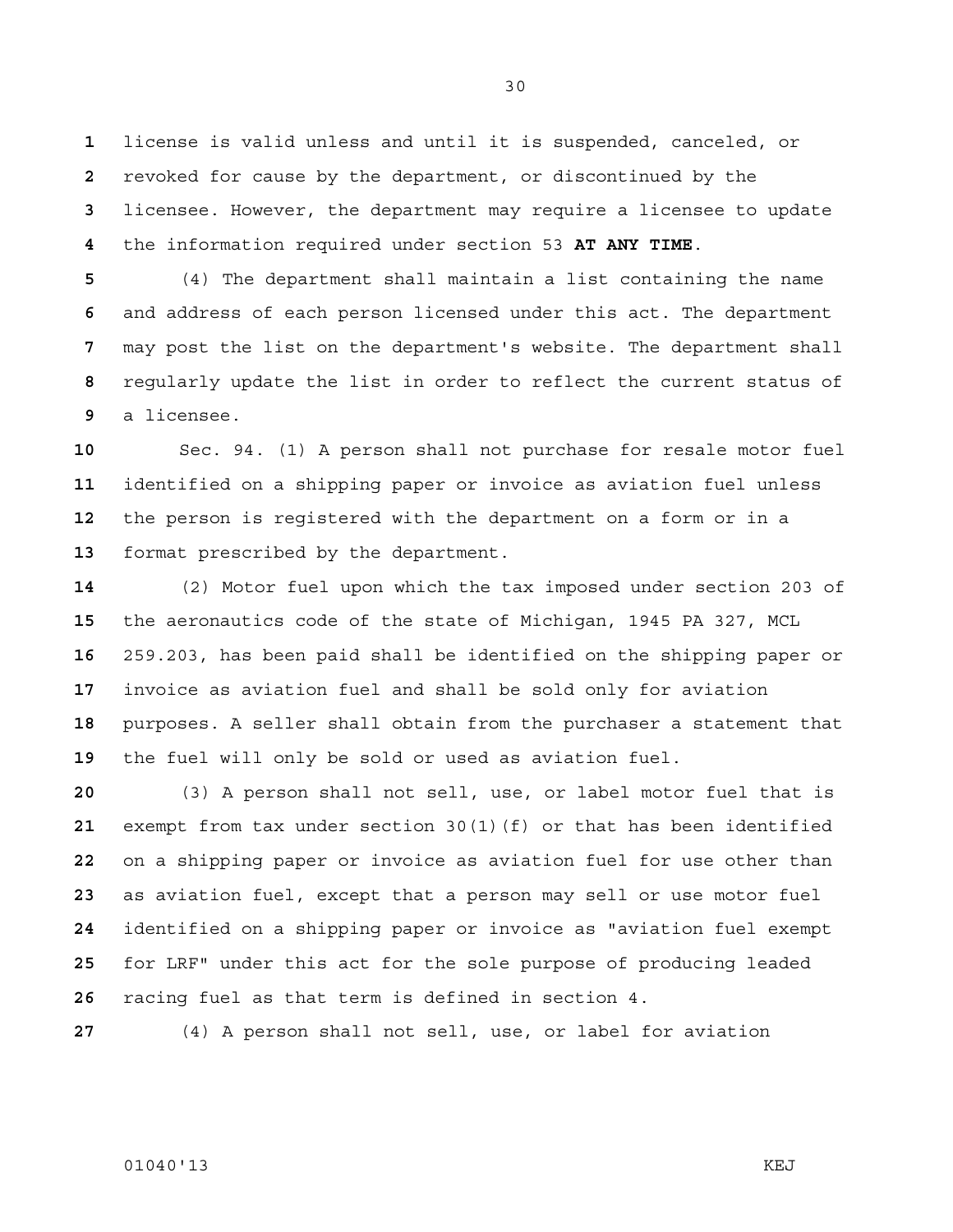purposes motor fuel identified on a shipping paper or invoice as diesel fuel.

(5) A person who knowingly violates this section is guilty of a felony.

Sec. 122. (1) A person shall not operate or maintain a motor vehicle on the public roads or highways of this state with dyed diesel fuel in the vehicle's fuel supply tank.

(2) This section does not apply to dyed diesel fuel used in any of the following:

(a) A motor vehicle owned and operated or leased and operated by the federal or state government or a political subdivision of this state.

(b) A motor vehicle used exclusively by the American red cross.

(c) An implement of husbandry.

(d) A passenger vehicle that has a capacity of 10 or more and that operates over regularly traveled routes expressly provided for in 1 or more of the following that applies to the passenger vehicle:

(*i*) A certificate of authority issued by the state transportation department.

(*ii*) A municipal franchise.

(*iii*) A municipal license.

- (*iv*) A municipal permit.
- (*v*) A municipal agreement.

(*vi*) A municipal grant.

(3) An owner, operator, or driver of a vehicle who uses dyed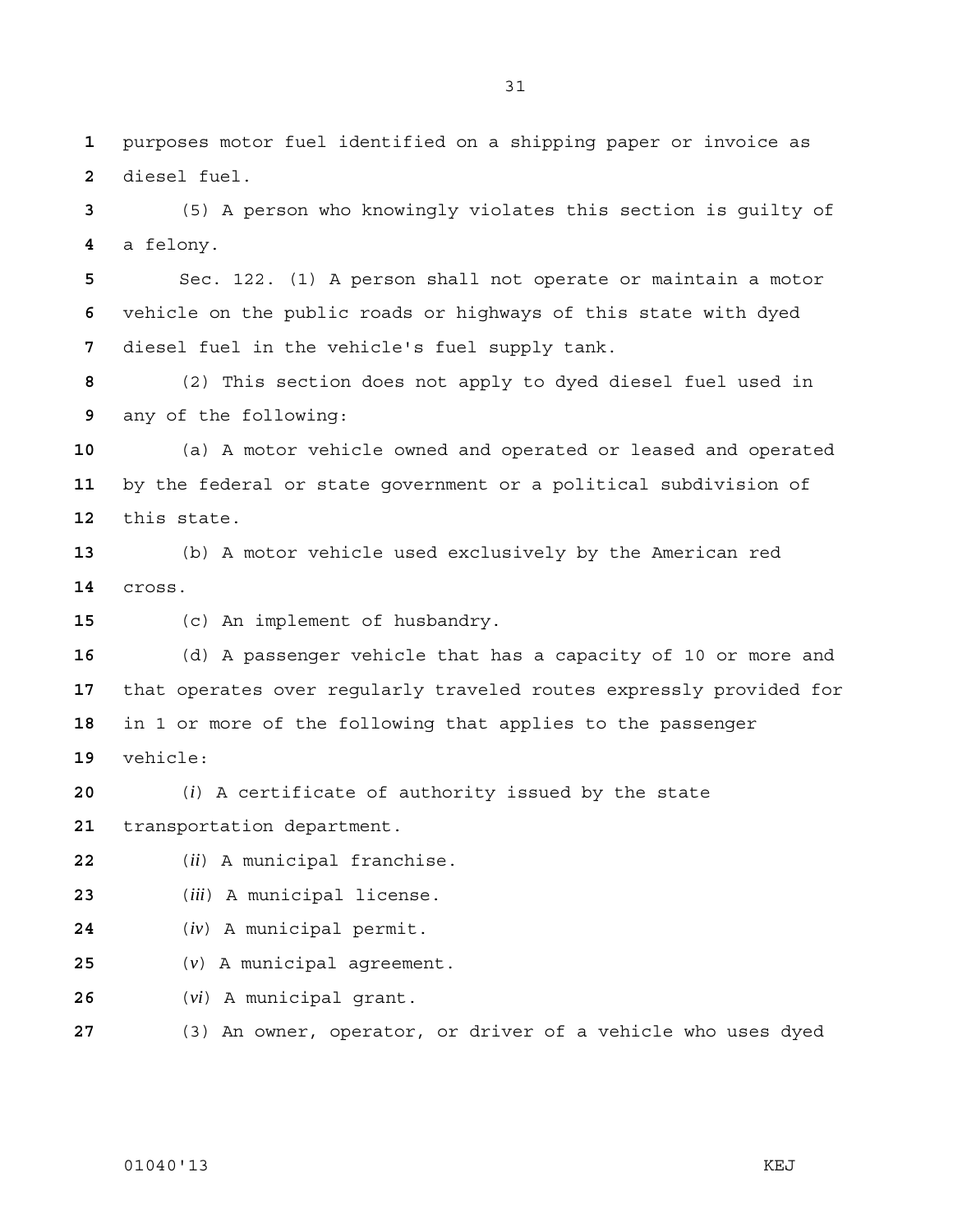diesel fuel on the public roads or highways of this state is subject to a civil penalty of \$200.00 for each of the first 2 violations within a **THE SAME** 12-month period. For a third violation within a **THE SAME** 12-month period, and for each subsequent violation thereafter, the person is subject to a civil penalty of \$5,000.00. An owner, operator, or driver of a motor vehicle who knowingly violates the prohibition against the sale or use of dyed diesel fuel upon the public roads or highways of this state is subject to a civil penalty equal to that imposed by section 6714 **10 6715** of the internal revenue code**, 26 USC 6715**.

Sec. 130. (1) As soon as possible, but not more than 5 business days after seizure of a motor vehicle and its cargo under section 129, the person making the seizure shall deliver **AN 14 INVENTORY STATEMENT OF THE MOTOR VEHICLE, MOTOR FUEL, OR OTHER 15 PROPERTY SEIZED** personally or by registered mail to the last known address of the person from whom the seizure was made, if known.  $\tau$ an inventory statement of the motor vehicle, motor fuel, or other property seized. A **THE PERSON MAKING THE SEIZURE SHALL ALSO FILE A**  copy of the inventory statement shall also be filed with the department.

(2) In addition to notice of the property seized, the inventory statement shall contain a notice that unless demand for a hearing as provided in **UNDER** this section is made within 10 business days after the date the inventory statement was delivered, the property is forfeited to the state.

(3) If the person from whom the seizure was made is not known, the person making the seizure shall cause a copy of the inventory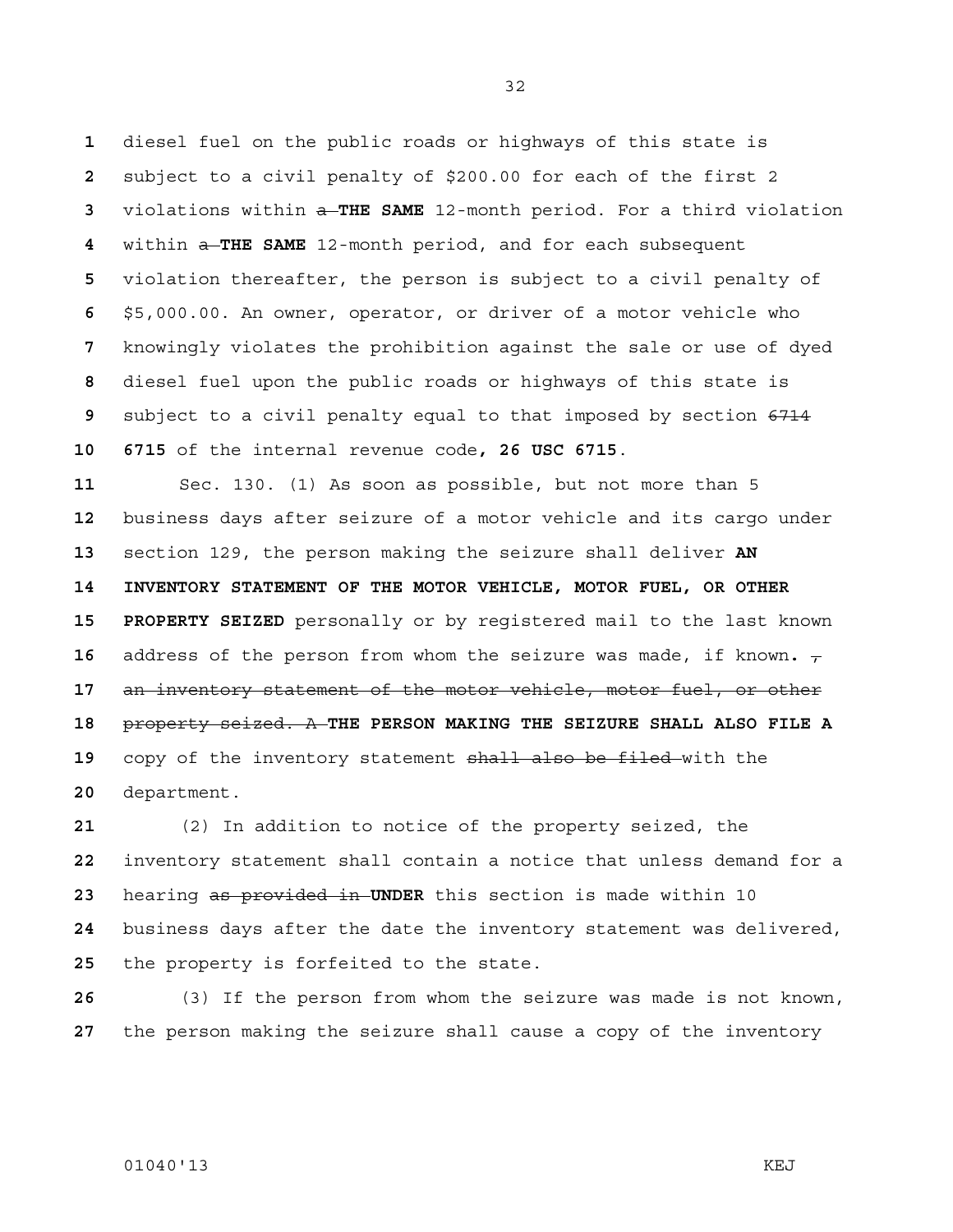statement , together with **AND** the notice provided for in this section , to be published not less than 3 times in a newspaper of general circulation in the county where the seizure was made.

(4) Within 10 business days after the date of service of the inventory statement or, in the case of publication, within 10 business days after the date of last publication, the person from whom the property was seized or any person claiming an interest in the property may by registered mail, facsimile transmission, or personal service file with the department **BY REGISTERED MAIL, 10 FACSIMILE TRANSMISSION, OR PERSONAL SERVICE** a demand for a hearing before the commissioner for a determination as to **OF** whether the property was lawfully subject to seizure and forfeiture. The person shall verify a request for hearing filed by facsimile transmission by also providing a copy of the original request for hearing **TO THE 15 DEPARTMENT** by registered mail or personal service.

(5) The person or persons are entitled to **FILING A DEMAND FOR 17 HEARING UNDER SUBSECTION (4) MAY** appear at a hearing before the 18 department,  $\epsilon$  be represented by counsel, and  $\epsilon$  present testimony and argument.

(6) Upon receipt of a request for hearing, the department shall hold the hearing within 15 business days. The hearing is not a contested case proceeding and is not subject to the administrative procedures act of 1969, 1969 PA 306, MCL 24.201 to 24.328.

(7) After the hearing, the department shall render its decision in writing within 10 business days after the hearing and, by order, shall either declare the seized property subject to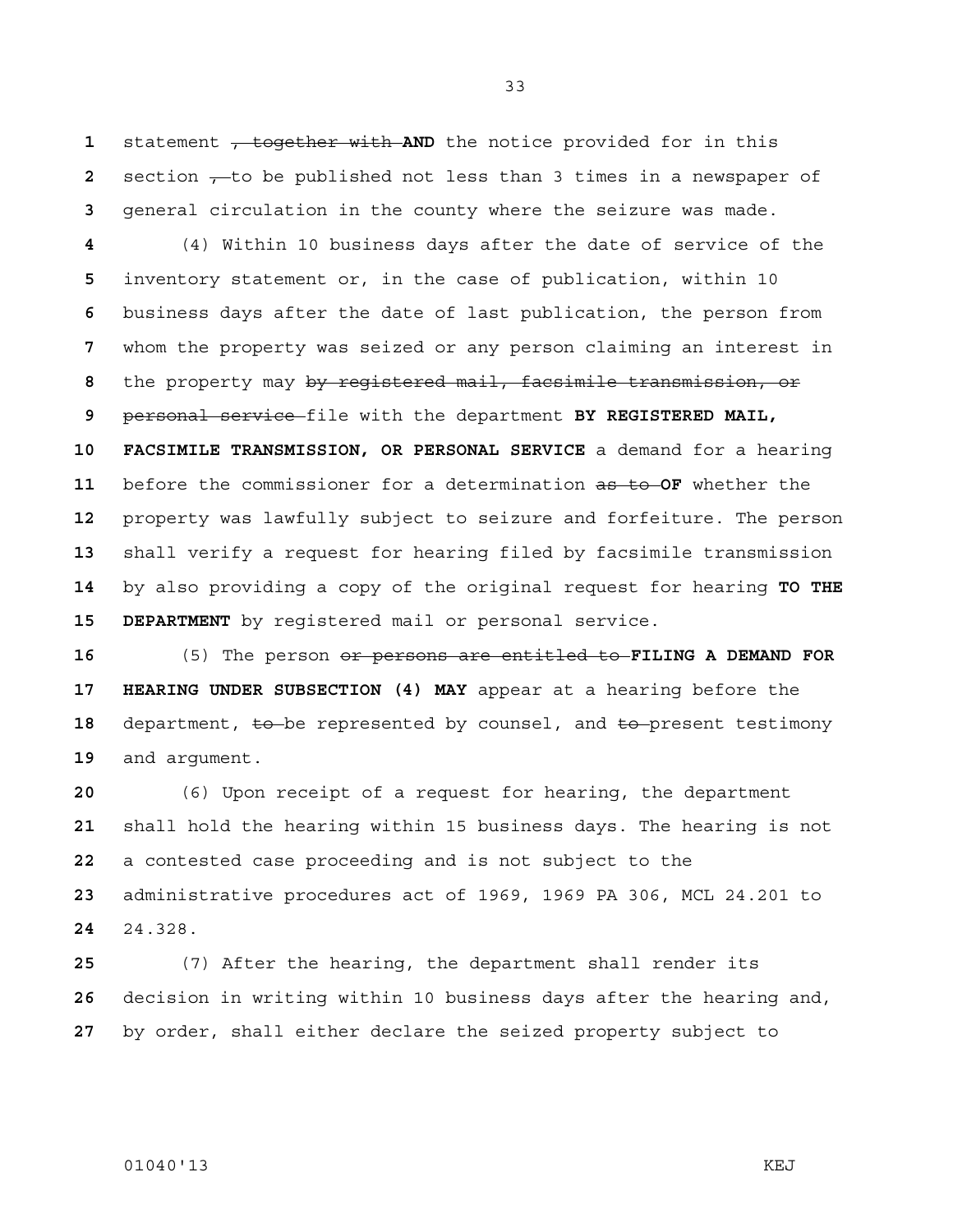seizure and forfeiture, or declare the property returnable in whole or in part to the person entitled to possession.

(8) If, within 10 business days after the date of service of the inventory statement, the person from whom the property was seized or any person claiming an interest in the property does not file **A DEMAND FOR A HEARING** with the department**,** a demand for a hearing before the department, the property seized shall be considered **IS** forfeited to the **THIS** state by operation of law and may be disposed of by the department as provided in this section.

(9) If, after a hearing, the department determines that the property is lawfully subject to seizure and forfeiture and the person from whom the property was seized or any persons **PERSON**  claiming an interest in the property do **DOES** not take an appeal to the circuit court of the county in which the seizure was made within the time prescribed in this section, the property seized shall be considered **IS** forfeited to the **THIS** state by operation of law and may be disposed of by the department as provided in this section.

(10) If a person is aggrieved by the decision of the department, that person may appeal to the circuit court of the county where the seizure was made to obtain a judicial determination of the lawfulness of the seizure and forfeiture. The action shall be commenced within 20 days after notice of the department's determination is sent to the ANY person or persons claiming an interest in the seized property. The court shall hear the action and determine the issues of fact and law involved in accordance with rules of practice and procedure as in other in rem

### 01040'13 KEJ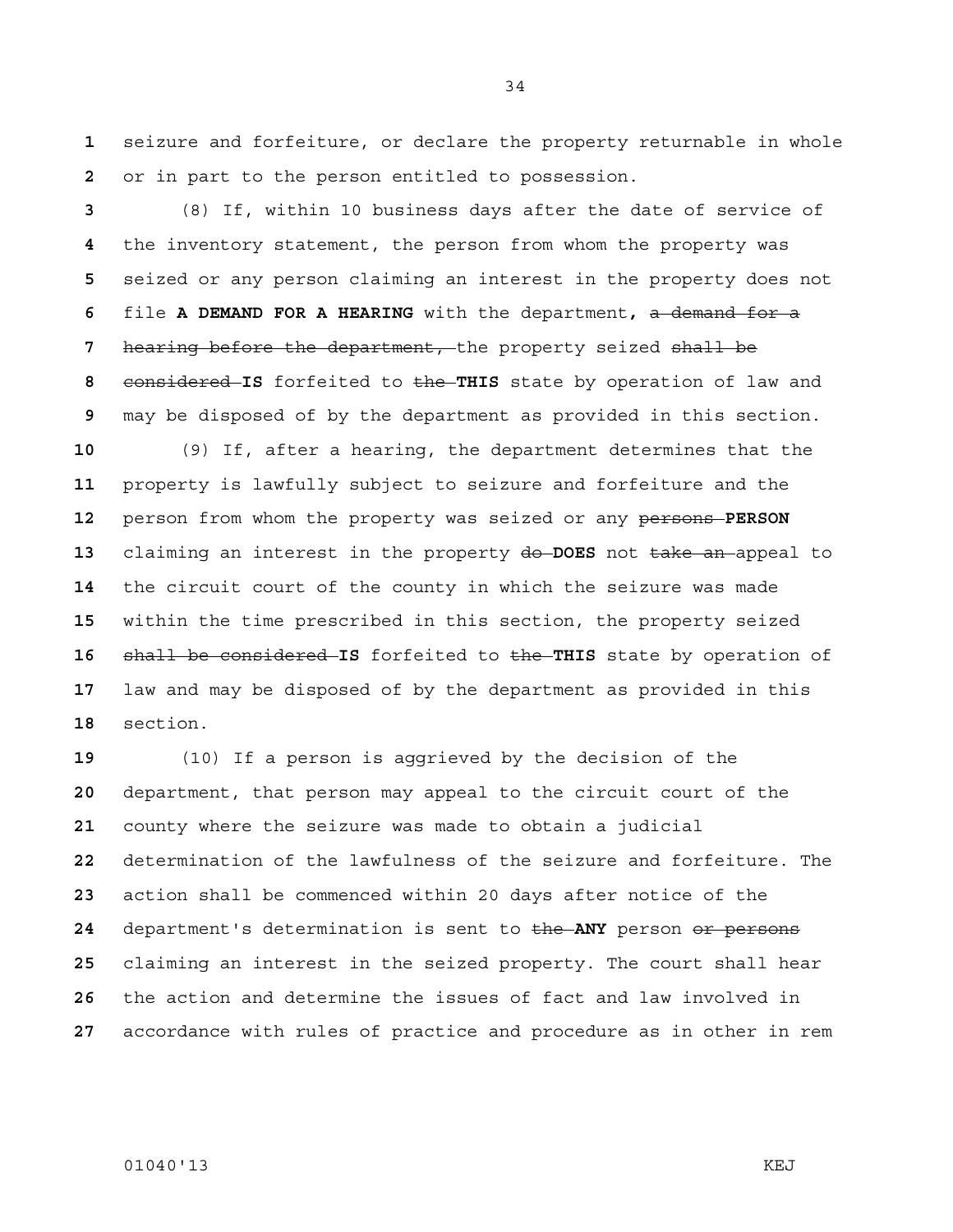proceedings. If a judicial determination of the lawfulness of the seizure and forfeiture cannot be made before deterioration of any of the property seized, the court shall order the sale of the property with public notice as determined by the court and require the proceeds to be deposited with the court until the lawfulness of the seizure and forfeiture is finally adjudicated.

(11) During the pendency of any filing for **AN** appeal, hearing, or rendering of decision, the aggrieved person and the department may by mutual consent agree to sale of the fuel in order to facilitate release of the vehicle containing the fuel. The proceeds from the sale shall be held in escrow by the department pending the department's decision and an appeal, if any, from the department's decision.

(12) The department may sell fuel forfeited under this act at public sale. Public notice of the sale shall be given at least 5 days before the date of sale. The department may pay an amount not to exceed 25% of the proceeds of the sale to the local governmental unit whose law enforcement agency performed the seizure. The balance of the proceeds derived from the sale by the department shall be credited to the Michigan transportation fund.

Sec. 143. Except as otherwise provided in section 142, all sums of money received and collected under this act, except for license fees, and after the payment of the necessary expenses incurred in the enforcement of this act, are appropriated to and shall be deposited in the state treasury to the credit of the Michigan transportation fund**.** mobility fund.

Sec. 151. As used in this section and sections 152 to 155:

01040'13 KEJ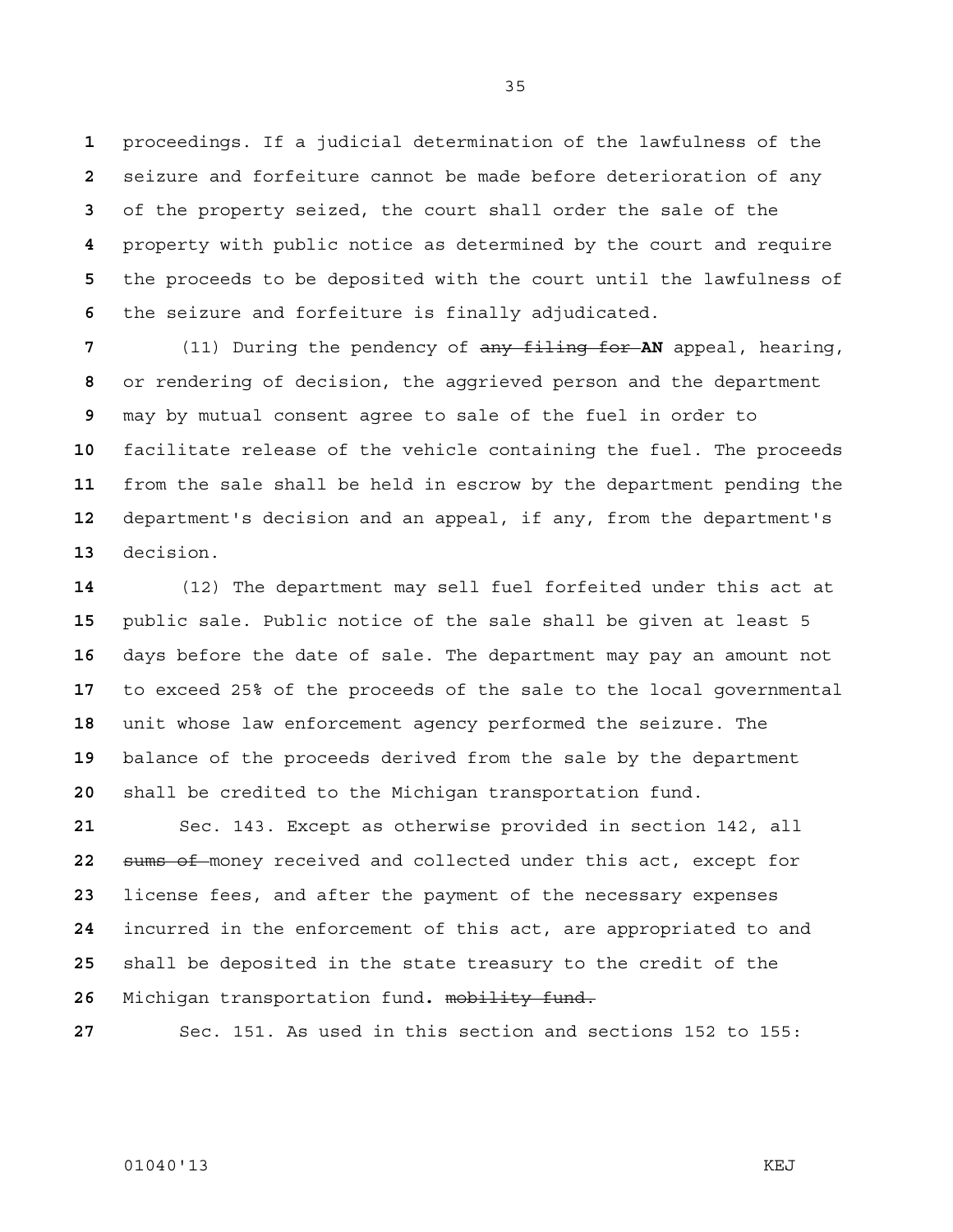(a) "Liquefied petroleum gas" means gases derived from petroleum or natural gases which **THAT** are in the gaseous state at normal atmospheric temperature and pressure, but which **THAT** may be maintained in the liquid state at normal atmospheric temperature by 5 suitable pressure. Liquefied petroleum gas includes those products predominately composed of propane, propylene, butylene, butane, and similar products.

(b) "LPG dealer" means a person who is licensed under this chapter **ACT** to use liquefied petroleum gas.

(c) "Use", "used", or "uses" means any of the following:

(*i*) Selling or delivering liquefied petroleum gas not otherwise subject to tax under this act, either by placing it into a permanently attached fuel supply tank of a motor vehicle, or **BY**  14 exchanging or replacing  $\theta f$ -the fuel supply tank of a motor vehicle.

**15** (*ii*) Delivery of liquefied petroleum gas into storage  $\tau$ -devoted exclusively to the storage of liquefied petroleum gas to be consumed in motor vehicles on the public roads or highways.

(*iii*) Withdrawing liquefied petroleum gas from the cargo tank of a truck, trailer**,** or semi-trailer for the operation of a motor vehicle upon the public roads and highways of this state, whether used in vapor or liquid form.

Sec. 152. **(1)** A **EXCEPT AS PROVIDED IN SUBSECTIONS (3) AND (4),**  tax at a rate of 15 cents per gallon is imposed upon all liquefied petroleum gas used in this state. The tax shall be paid at the times and in the manner specified in this section. The tax on liquefied petroleum gas fuel sold or delivered either by placing into a permanently attached fuel supply tank on a motor vehicle, or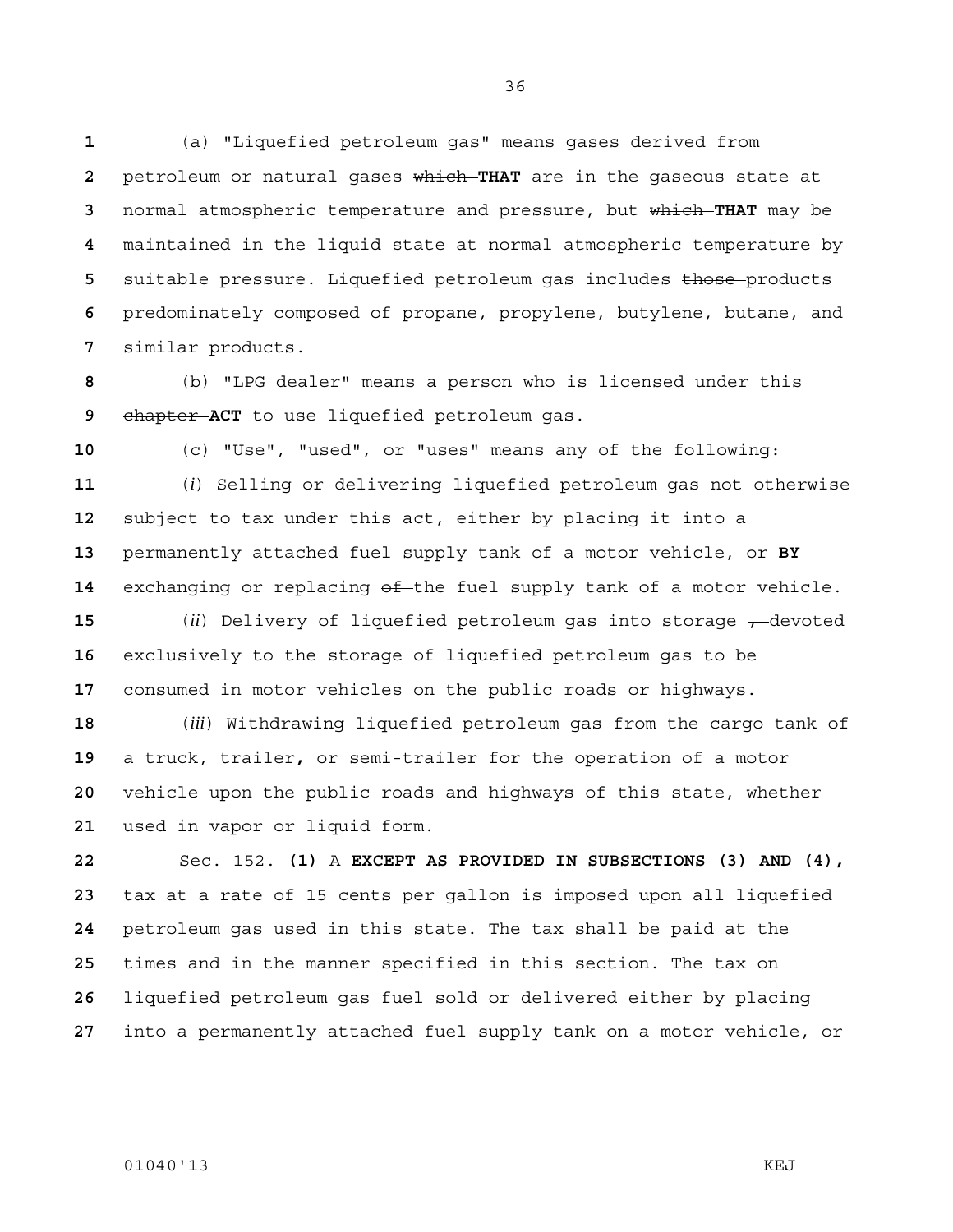exchanging or replacing the fuel supply tank of a motor vehicle, shall be collected by the LPG dealer from the purchaser and paid over quarterly to the department **QUARTERLY** as provided in this act. Liquefied petroleum gas fuel delivered in this state into the storage facility of any person when the exclusive purpose of the storage facility is for resale or use in a motor vehicle on the public roads or highways of this state, shall, upon delivery to **THE**  storage facility, be subject to tax. An LPG dealer shall, upon delivery of the liquefied petroleum gas, collect and remit the tax to the department as provided in this act.

**11 (2)** A person shall not operate a motor vehicle on the public roads or highways of this state from the cargo containers of a truck, trailer, or semitrailer with liquefied petroleum gas in vapor or liquid form, except when the fuel in the liquid or vapor phase is withdrawn from the cargo container for use in motor vehicles through a permanently installed and approved metering device. The tax on liquefied petroleum gas withdrawn from a cargo container through a permanently installed and approved metering device shall apply **BE APPLIED** in accordance with measured gallons as reflected by meter reading, and shall be paid quarterly by the LPG dealer to the department as provided in this act.

**22 (3) SUBJECT TO SUBSECTION (4), BEGINNING ON THE FIRST DAY OF 23 THE FIRST CALENDAR QUARTER FOLLOWING THE EFFECTIVE DATE OF THE 24 AMENDATORY ACT THAT ADDED THIS SUBSECTION, THE TAX DESCRIBED IN 25 SUBSECTIONS (1) AND (2) SHALL BE IMPOSED AT A RATE EQUAL TO THE 26 RATE PER GALLON FOR MOTOR FUEL UNDER SECTION 8(1)(C).** 

**27 (4) BEGINNING ON THE FIRST DAY OF THE SECOND CALENDAR QUARTER**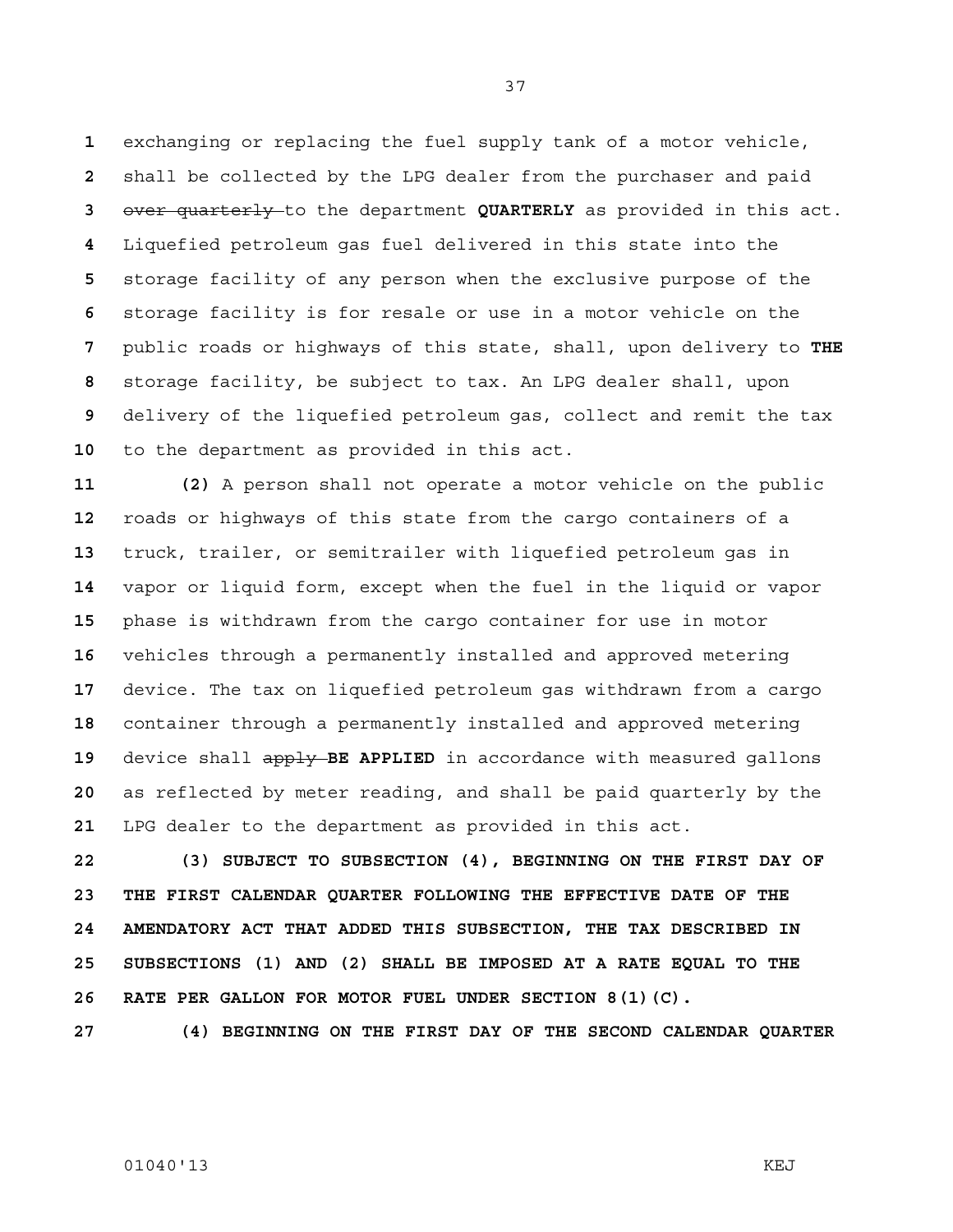**1 FOLLOWING THE EFFECTIVE DATE OF THE AMENDATORY ACT THAT ADDED THIS 2 SUBSECTION, THE TAX DESCRIBED IN SUBSECTIONS (1) AND (2) SHALL BE 3 IMPOSED AT A RATE EQUAL TO THE RATE PER GALLON FOR MOTOR FUEL 4 ESTABLISHED UNDER SECTION 8(1)(D) AND SUBJECT TO THE APPLICABLE 5 RATE CAP AND RATE FLOOR.**

Sec. 161. In January of each year, there is appropriated from the proceeds of the tax levied by this act up to \$3,500,000.00, that shall be used to pay the principal, interest, and incidental costs for the outstanding bonds  $\frac{1}{2}$  previously issued by the Mackinac bridge authority. The unexpended amount shall lapse to the Michigan transportation fund at the end of each fiscal year. Upon retirement of all outstanding bonds and any refunding bonds hereafter issued, this appropriation shall cease **CEASES**.

**Sec. 163. The appropriations made in section 161 shall be** considered as **ARE** advances in aid of reducing the bonded indebtedness of the Mackinac bridge. At such time as **WHEN** all **principal and interest for all outstanding bonds , previously** issued by the Mackinac bridge authority and, if the bonds are refunded in accordance with 1966 PA 13, MCL 254.361 to 254.372, all principal and interest on the refunding bonds has been paid, the authority responsible for setting tolls for the Mackinac bridge shall continue to charge tolls as are considered necessary by the authority to reimburse the Michigan transportation fund for all advances made pursuant to this act. At such time as **WHEN**  reimbursement has been made for the sums advanced under this act and those sums advanced pursuant to section 7 of 1952 PA 214, MCL 254.317, the Mackinac bridge shall thereafter be maintained and